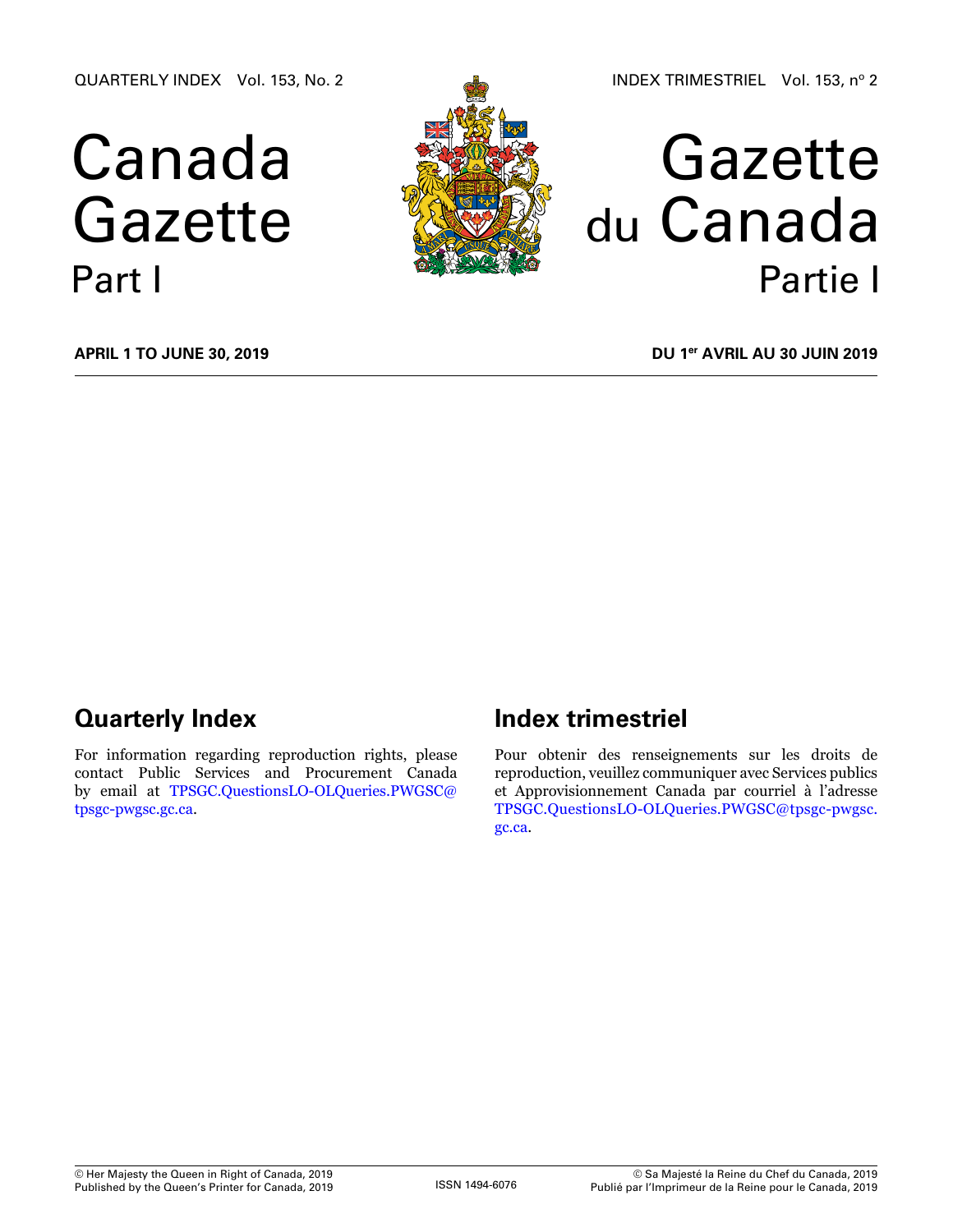## **TABLE OF CONTENTS**

Vol. 153, No. 2

#### **[Commissions](#page-2-0)**

| Canada-Newfoundland and Labrador Offshore |  |
|-------------------------------------------|--|
|                                           |  |
|                                           |  |
| Canadian Radio-television and             |  |
|                                           |  |
|                                           |  |
|                                           |  |
|                                           |  |

**[Government House](#page-3-0)** .................................................... 2

#### **[Government notices](#page-3-0)**

|                                          | $\overline{2}$ |
|------------------------------------------|----------------|
|                                          | $\overline{2}$ |
| Employment and Social Development        | $\overline{c}$ |
|                                          | $\overline{2}$ |
|                                          | $\overline{2}$ |
|                                          | $\overline{4}$ |
|                                          | 4              |
|                                          | $\overline{4}$ |
|                                          | 4              |
| Immigration, Refugees and Citizenship    | 5              |
| Indian Affairs and Northern Development  | 5              |
|                                          | 5              |
| Innovation, Science and Economic         |                |
|                                          | 5              |
|                                          | 5              |
|                                          | 5              |
| <b>Public Safety and Emergency</b>       |                |
|                                          | 5              |
| Superintendent of Financial Institutions | 5              |
|                                          | 5              |
|                                          | 5              |
|                                          |                |
|                                          | 5              |
|                                          |                |
|                                          | 6              |
|                                          |                |
|                                          | 6              |
|                                          |                |
|                                          | 6              |
|                                          |                |
|                                          | - 8            |
|                                          |                |

# **TABLE DES MATIÈRES**

Vol. 153, nº 2

#### **[Commissions](#page-15-0)**

| Agence du revenu du Canada 14               |  |
|---------------------------------------------|--|
| Commission de la fonction publique 14       |  |
| Conseil de la radiodiffusion et des         |  |
| télécommunications canadiennes 14           |  |
| Office Canada - Terre-Neuve-et-Labrador des |  |
| hydrocarbures extracôtiers 15               |  |
|                                             |  |
| Tribunal canadien du commerce extérieur 15  |  |

#### **[Résidence du gouverneur général](#page-19-0)** ............................ 18

#### **[Avis du gouvernement](#page-11-0)**

| Affaires indiennes et du Nord canadien 10     |    |
|-----------------------------------------------|----|
|                                               |    |
|                                               |    |
|                                               |    |
|                                               |    |
| Emploi et Développement social 11             |    |
|                                               |    |
|                                               |    |
|                                               |    |
| Immigration, Réfugiés et Citoyenneté 13       |    |
|                                               |    |
| Innovation, Sciences et Développement         |    |
|                                               |    |
|                                               |    |
|                                               |    |
|                                               |    |
| Secrétariat du Conseil du Trésor  14          |    |
| Sécurité publique et Protection civile 14     |    |
| Surintendant des institutions financières  14 |    |
|                                               |    |
|                                               |    |
|                                               |    |
|                                               |    |
|                                               |    |
|                                               | 15 |
|                                               |    |

**[Parlement](#page-16-0)**.................................................................... 15

**[Règlements projetés](#page-17-0)** .................................................. 16

**[Suppléments](#page-19-0)**............................................................... 18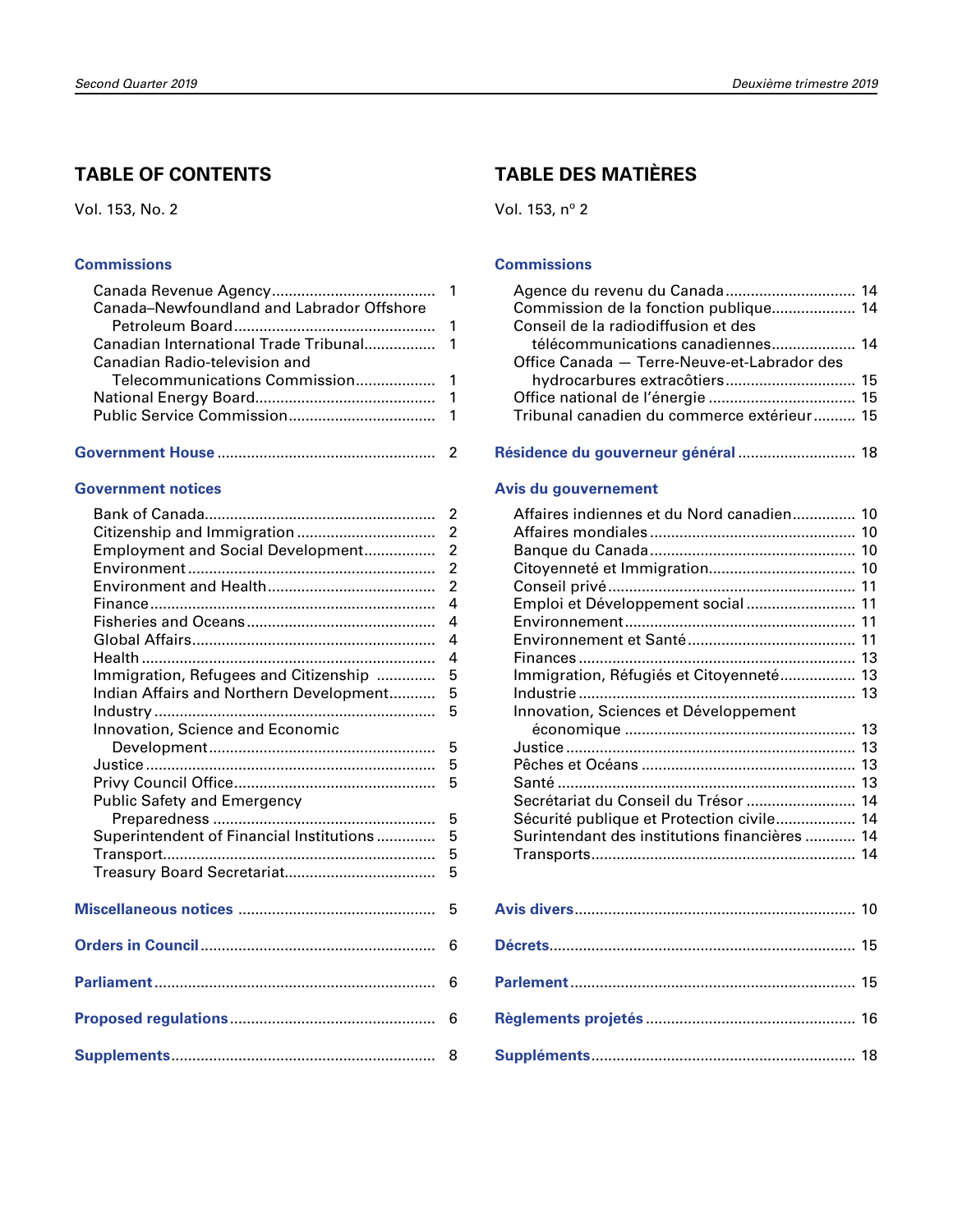#### **INDEX**

<span id="page-2-0"></span>This Quarterly Index of the *Canada Gazette* covers issues 14 to 26. For reference purposes, the date and page numbers of these issues are set out below.

|                                                                           | Volume Number Date                                             |                                                                                                                   | Pages                                                                                                                                                        |
|---------------------------------------------------------------------------|----------------------------------------------------------------|-------------------------------------------------------------------------------------------------------------------|--------------------------------------------------------------------------------------------------------------------------------------------------------------|
| 153<br>153<br>153<br>153<br>153<br>153<br>153<br>153<br>153<br>153<br>153 | 14<br>15<br>16<br>17<br>18<br>19<br>20<br>21<br>22<br>23<br>24 | April 6<br>April 13<br>April 20<br>April 27<br>May 4<br>May 11<br>May 18<br>May 25<br>June 1<br>June 8<br>June 15 | 1311 to 1355<br>1356 to 1526<br>1527 to 1604<br>1605 to 1706<br>1707 to 1750<br>1751 to 1853<br>1854 to 1940<br>1941 to 2116<br>2117 to 2458<br>2459 to 2588 |
| 153<br>153                                                                | 25<br>26                                                       | June 22<br>June 29                                                                                                | 2589 to 2913<br>2914 to 3162<br>3163 to 3324                                                                                                                 |

#### **COMMISSIONS**

#### **Canada Revenue Agency** Income Tax Act

| icome Tax Act              |                   |            |  |
|----------------------------|-------------------|------------|--|
| Revocation of registration |                   |            |  |
| of charities               | 1347, 1459, 1629, |            |  |
| 2488, 2632, 3233           |                   |            |  |
| Revocation of registration |                   |            |  |
| of charities (Erratum)     |                   | 1629, 3233 |  |
|                            |                   |            |  |

#### **Canada–Newfoundland and Labrador Offshore Petroleum Board**

| Canada–Newfoundland and Labrador Atlantic |        |
|-------------------------------------------|--------|
| <b>Accord Implementation Act</b>          |        |
| Call for Bids No. NL19-CFB01              |        |
|                                           |        |
| Call for Bids No. NL19-CFB02              |        |
|                                           | - 1736 |

#### **Canadian International Trade Tribunal**

| Appeals                             |      |
|-------------------------------------|------|
|                                     | 1348 |
|                                     | 1461 |
|                                     | 1634 |
|                                     | 1741 |
|                                     | 1798 |
|                                     | 1899 |
|                                     | 2488 |
|                                     | 2634 |
|                                     | 2964 |
|                                     | 3235 |
| Commencement of exclusions inquiry  |      |
|                                     | 1953 |
| Determinations                      |      |
| Communications, detection and fibre |      |
|                                     | 1798 |
| Leasing or rental of facilities     | 1462 |
|                                     |      |

| Professional, administrative and                     |      |
|------------------------------------------------------|------|
| management support services                          | 1799 |
| Ships and vessels - Repair, refits and               |      |
| conversions (including dry docking)                  | 2635 |
| Expiry review of finding                             |      |
| Hot-rolled carbon steel plate                        | 1899 |
| Finding                                              |      |
|                                                      | 1743 |
| Inquiries                                            |      |
| Communications, detection and                        |      |
|                                                      | 2635 |
| Electrical and electronic equipment                  |      |
|                                                      | 2636 |
|                                                      | 2964 |
| Information processing and related                   |      |
| telecommunications services                          | 1956 |
|                                                      | 2965 |
| Materials handling equipment                         | 1800 |
| Professional, administrative and                     |      |
| management support services                          | 2490 |
|                                                      | 1955 |
| Order                                                |      |
|                                                      | 1350 |
| Report                                               |      |
|                                                      | 1463 |
| <b>Canadian Radio-television and</b>                 |      |
| <b>Telecommunications Commission</b>                 |      |
| Administrative decisions 1464, 1539, 1636,           |      |
| 1801, 1902, 1958, 2144, 2492, 2637                   |      |
|                                                      |      |
| 1744, 1802, 1903, 1958, 2144, 2492, 2637, 2967, 3238 |      |
| Notice to interested parties 1350, 1463, 1538,       |      |
| 1635, 1743, 1800, 1901, 1957, 2143, 2491, 2636,      |      |
| 2966, 3237                                           |      |
| Notices of consultation  1637, 1903, 2493            |      |
| Notices of consultation - Notices of public          |      |
|                                                      | 1465 |
|                                                      |      |
|                                                      |      |
| 1744, 1801, 1902, 1957, 2143, 2492, 2966, 3237       |      |
|                                                      |      |
| <b>National Energy Board</b>                         |      |
| Applications to export electricity to the            |      |
| <b>United States</b>                                 |      |
| NextEra Energy Marketing, LLC                        | 1539 |
|                                                      | 1540 |
| <b>Public Service Commission</b>                     |      |
| <b>Public Service Employment Act</b>                 |      |
|                                                      |      |
|                                                      |      |
| Permission and leave granted (Akbari,                | 2637 |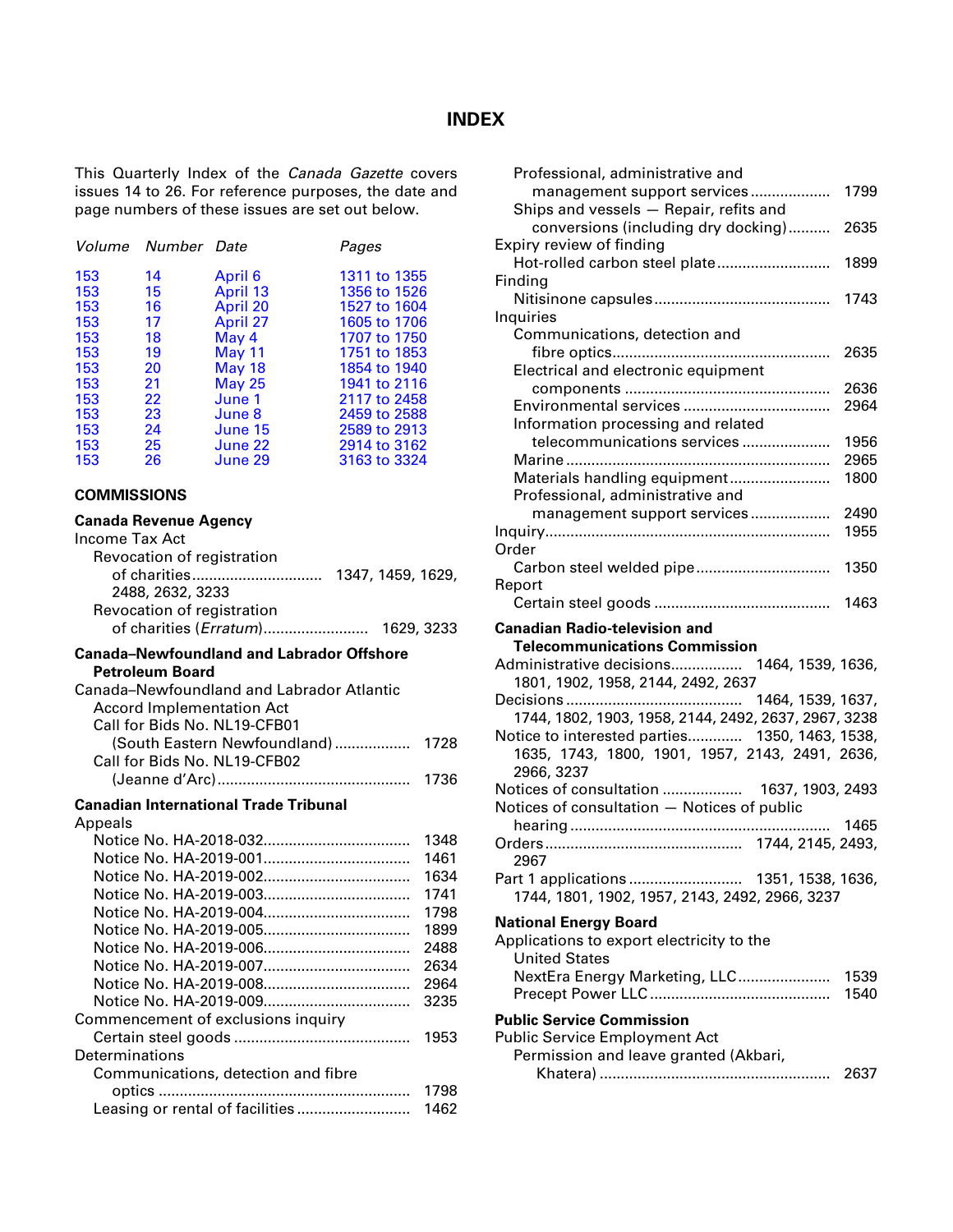<span id="page-3-0"></span>

| Permission and leave granted (Chung,       |      |
|--------------------------------------------|------|
|                                            | 2638 |
| Permission and leave granted (Fraser,      |      |
|                                            | 1745 |
| Permission and leave granted (Gale,        |      |
|                                            | 1351 |
| Permission and leave granted (Lorencz,     |      |
|                                            | 2145 |
| Permission and leave granted (Mikhael,     |      |
|                                            | 2145 |
| Permission and leave granted (Mulligan,    |      |
|                                            | 1802 |
| Permission and leave granted (Slade,       |      |
|                                            | 1745 |
| Permission and leave granted (Thompson,    |      |
|                                            | 2146 |
| Permission and leave granted (Thorne,      | 2494 |
|                                            |      |
| Permission granted (Bouwman,               | 2494 |
|                                            |      |
| Permission granted (Fortin, Pierre-Benoit) | 1465 |

#### **GOVERNMENT HOUSE**

| Most Venerable Order of the Hospital |  |
|--------------------------------------|--|
|                                      |  |
|                                      |  |
|                                      |  |

#### **GOVERNMENT NOTICES**

#### **Bank of Canada**

| <b>Financial statements</b>           |  |
|---------------------------------------|--|
|                                       |  |
| Statements                            |  |
| Statement of financial position as at |  |
|                                       |  |
|                                       |  |
|                                       |  |

# **Citizenship and Immigration, Dept. of**

| Immigration and Refugee Protection Act     |      |
|--------------------------------------------|------|
| Ministerial instructions regarding the     |      |
| processing of applications under the       |      |
| Caring for Children and the Caring for     |      |
| People with High Medical Needs             |      |
|                                            | 3170 |
| Ministerial Instructions Respecting the    |      |
| Home Child Care Provider Class             | 3172 |
| Ministerial Instructions Respecting the    |      |
| Home Support Worker Class                  | 3175 |
| New ministerial instructions regarding the |      |
| processing of certain work permit          |      |
|                                            | 3179 |
| <b>Order Repealing Certain Orders Made</b> |      |
| Under Section 109.1 of the Immigration     |      |
|                                            | 1855 |

| <b>Employment and Social Development, Dept. of</b><br>Notice to interested parties - Proposed<br>amendments to certain regulations made<br>under Part II of the Canada Labour Code<br>to require the provision of free menstrual | 1711 |
|----------------------------------------------------------------------------------------------------------------------------------------------------------------------------------------------------------------------------------|------|
| <b>Environment, Dept. of the</b><br>Canadian Environmental Protection Act, 1999<br>Draft federal environmental quality                                                                                                           |      |
| guidelines for certain substances<br>Federal environmental quality guidelines                                                                                                                                                    | 1713 |
| Interim Order Modifying the Operation<br>of the Heavy-duty Vehicle and Engine<br><b>Greenhouse Gas Emission Regulations</b>                                                                                                      | 1856 |
|                                                                                                                                                                                                                                  | 2590 |
| Ministerial Condition No. 19823                                                                                                                                                                                                  | 1606 |
| Ministerial Condition No. 19921                                                                                                                                                                                                  | 2591 |
| Ministerial Condition No. 19925                                                                                                                                                                                                  | 2595 |
| Ministerial Condition No. 19927                                                                                                                                                                                                  | 2599 |
| Notice concerning the availability of an                                                                                                                                                                                         |      |
| equivalency agreement and of a report                                                                                                                                                                                            |      |
| that summarizes how any comments or                                                                                                                                                                                              |      |
| notices of objection were dealt with                                                                                                                                                                                             | 1752 |
| Order 2019-87-04-02 Amending the                                                                                                                                                                                                 |      |
| Non-domestic Substances List                                                                                                                                                                                                     | 1528 |
| Order 2019-87-06-02 Amending the                                                                                                                                                                                                 |      |
| Non-domestic Substances List                                                                                                                                                                                                     | 2460 |
| Order 2019-87-07-02 Amending the                                                                                                                                                                                                 |      |
| Non-domestic Substances List                                                                                                                                                                                                     | 3181 |
| Significant New Activity Notice No. 19473                                                                                                                                                                                        | 1856 |
| Significant New Activity Notice No. 19782                                                                                                                                                                                        | 1864 |
| Significant New Activity Notice No. 19799                                                                                                                                                                                        | 2915 |
| Waiver of information requirements for                                                                                                                                                                                           |      |
| substances (subsection 81(9) of the                                                                                                                                                                                              |      |
| <b>Canadian Environmental Protection</b>                                                                                                                                                                                         |      |
|                                                                                                                                                                                                                                  | 3182 |
| Environment, Dept. of the, and Dept. of Health                                                                                                                                                                                   |      |

| Canadian Environmental Protection Act, 1999 |      |
|---------------------------------------------|------|
| Publication after screening assessment      |      |
| of a substance - acetonitrile,              |      |
| CAS RN 75-05-8 $-$ specified on the         |      |
| <b>Domestic Substances List</b>             |      |
| (subsection 77(1) of the Canadian           |      |
| Environmental Protection Act, 1999)         | 2923 |
| Publication after screening assessment of   |      |
| copper and its compounds, including         |      |
| those specified on the Domestic             |      |
| Substances List and those identified        |      |
| for further consideration following         |      |
| prioritization of the Revised In Commerce   |      |
| List (paragraphs 68(b) and (c) or           |      |
| subsection 77(1) of the Canadian            |      |
| Environmental Protection Act, 1999)         | 1872 |
|                                             |      |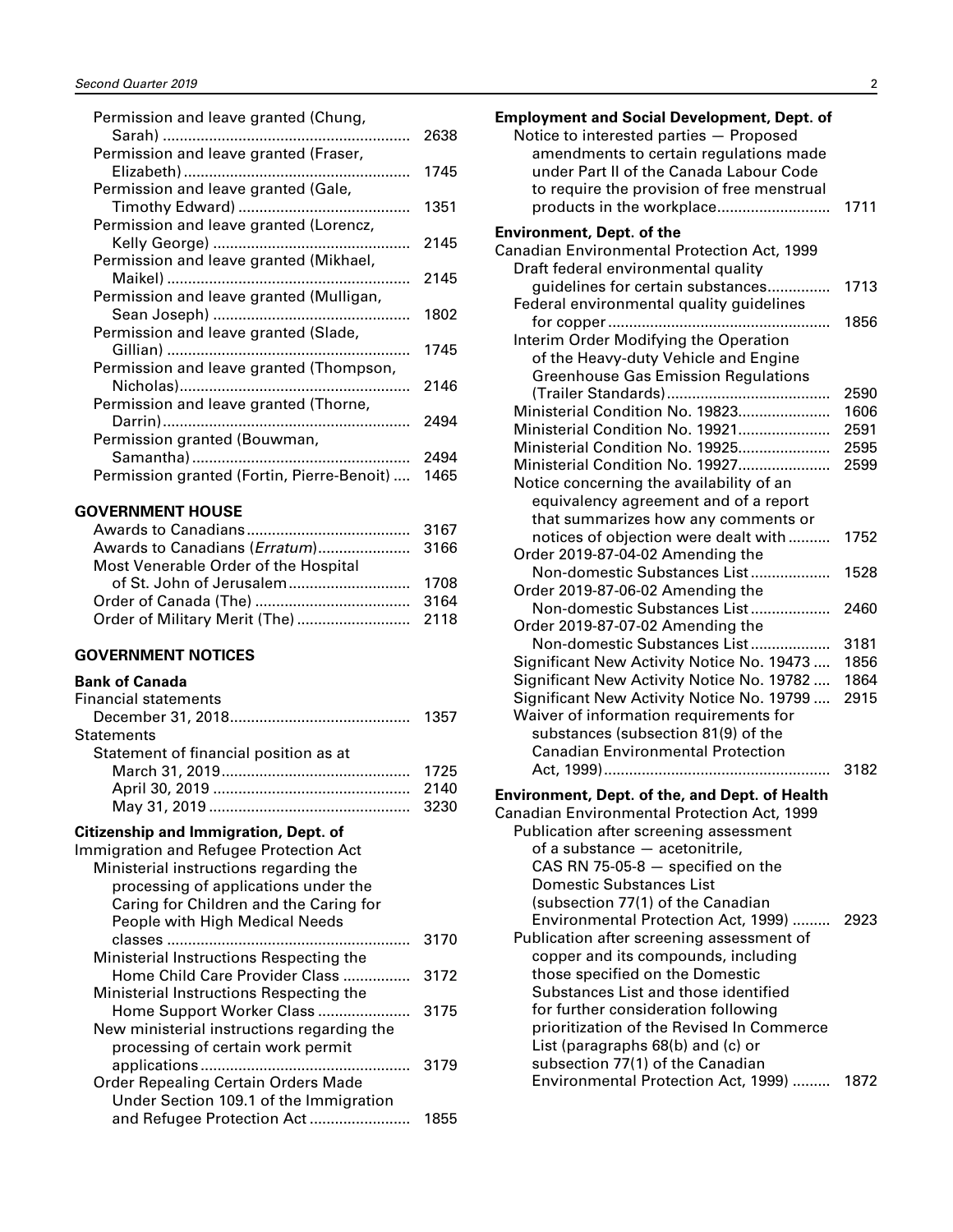| Publication after screening assessment of                                  |      |
|----------------------------------------------------------------------------|------|
| diazenedicarboxamide, CAS RN 123-77-3,                                     |      |
| specified on the Domestic Substances                                       |      |
| List (subsection 77(1) of the Canadian                                     |      |
| Environmental Protection Act, 1999)                                        | 1529 |
| Publication after screening assessment                                     |      |
| of eight substances of the                                                 |      |
| Phenol-formaldehyde Resins Group                                           |      |
| specified on the Domestic Substances                                       |      |
|                                                                            |      |
| List (subsection 77(1) of the Canadian                                     |      |
| Environmental Protection Act, 1999)  1312                                  |      |
| Publication after screening assessment                                     |      |
| of eight substances of the Used                                            |      |
| and Re-refined Oils Group specified                                        |      |
| on the Domestic Substances List                                            |      |
| (subsection 77(1) of the Canadian                                          |      |
| Environmental Protection Act, 1999)                                        | 1316 |
| Publication after screening assessment of                                  |      |
| four substances in the Alkyl Imidazolines                                  |      |
| Group specified on the Domestic                                            |      |
| Substances List (paragraphs 68(b) and (c)                                  |      |
| or subsection 77(1) of the Canadian                                        |      |
| Environmental Protection Act, 1999)                                        | 2926 |
| Publication after screening assessment of                                  |      |
| six substances in the Siloxanes Group                                      |      |
| specified on the Domestic Substances                                       |      |
|                                                                            |      |
| List (subsection 77(1) of the Canadian                                     |      |
| Environmental Protection Act, 1999)  2122                                  |      |
| Publication after screening assessment of                                  |      |
| three substances - amitrole,                                               |      |
| CAS RN 61-82-5, sodium                                                     |      |
| dichloroisocyanurate (NaDCC),                                              |      |
| CAS RN 2893-78-9, and                                                      |      |
| hexa(methoxymethyl melamine,                                               |      |
| CAS RN 3089-11-0 $-$ specified                                             |      |
| on the Domestic Substances List                                            |      |
| (paragraphs 68(b) and (c) or                                               |      |
| subsection 77(1) of the Canadian                                           |      |
| Environmental Protection Act, 1999)  1431                                  |      |
| Publication after screening assessment of                                  |      |
| zinc and its compounds, including those                                    |      |
| specified on the Domestic Substances                                       |      |
|                                                                            |      |
|                                                                            |      |
| List and those identified for further                                      |      |
| consideration following prioritization of                                  |      |
| the Revised In Commerce List                                               |      |
| (paragraphs 68(b) and (c) or                                               |      |
| subsection 77(1) of the Canadian                                           |      |
| Environmental Protection Act, 1999)                                        | 3184 |
| Publication after screening assessment of                                  |      |
| 12 substances of the Resins and Rosins                                     |      |
| Group specified on the Domestic                                            |      |
| Substances List (paragraphs 68(b) and (c)                                  |      |
| or subsection 77(1) of the Canadian<br>Environmental Protection Act, 1999) | 2931 |

| Publication after screening assessment of     |      |
|-----------------------------------------------|------|
| 21 substances specified on the Domestic       |      |
| Substances List (paragraphs 68(b) and (c)     |      |
| or subsection 77(1) of the Canadian           |      |
| Environmental Protection Act, 1999)           | 1436 |
| Publication after screening assessment        |      |
| of 42 substances of the gas oils and          |      |
| kerosenes group specified on the              |      |
| <b>Domestic Substances List</b>               |      |
| (paragraphs 68(b) and (c) or                  |      |
| subsection 77(1) of the Canadian              |      |
| Environmental Protection Act, 1999)           | 1752 |
| Publication of final decision after screening |      |
| assessment of chlorhexidine and its salts,    |      |
| including those specified on the Domestic     |      |
| Substances List (paragraphs 68(b) and (c)     |      |
| or subsection 77(6) of the Canadian           |      |
| Environmental Protection Act, 1999)           | 3192 |
| Publication of final decision after screening |      |
| assessment of four substances in the          |      |
| Epoxy Resins Group specified on the           |      |
| <b>Domestic Substances List</b>               |      |
| (subsection 77(6) of the Canadian             |      |
| Environmental Protection Act, 1999)           | 1714 |
| Publication of final decision after screening |      |
| assessment of phosphoric acid,                |      |
| tris(methylphenyl) ester (TCP),               |      |
| CAS RN 1330-78-5, specified on                |      |
| the Domestic Substances List                  |      |
| (subsection 77(6) of the Canadian             |      |
| Environmental Protection Act, 1999)           | 1760 |
| Publication of final decision after screening |      |
| assessment of seven hydrocarbon-based         |      |
| substances specified on the Domestic          |      |
| Substances List (paragraphs 68(b) and (c)     |      |
| or subsection 77(6) of the Canadian           |      |
| Environmental Protection Act, 1999)           | 1879 |
| Publication of final decision after screening |      |
| assessment of three substances of the         |      |
| Fatty Amides Group - 13-docosenamide,         |      |
| (Z)- (erucamide), CAS RN 112-84-5,            |      |
| 9-octadecenamide, (Z)- (oleamide),            |      |
| CAS RN 301-02-0, and isooctadecanoic          |      |
| acid, reaction products with                  |      |
| tetraethylenepentamine (IODA                  |      |
| reaction products with TEPA),                 |      |
| CAS RN 68784-17-8 - specified on              |      |
| the Domestic Substances List                  |      |
| (subsection 77(6) of the Canadian             |      |
| Environmental Protection Act, 1999)           | 1609 |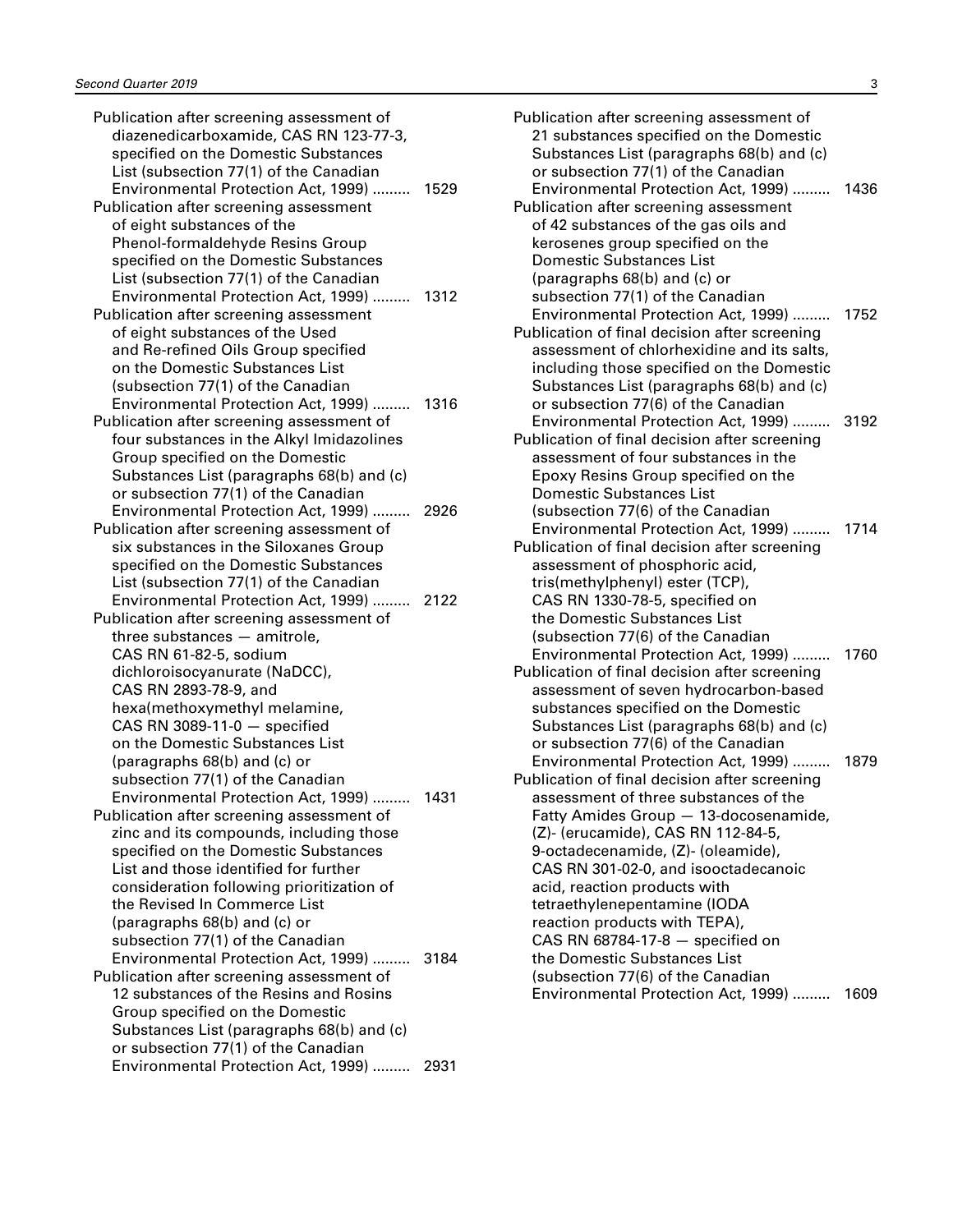| Publication of final decision after screening |      |
|-----------------------------------------------|------|
| assessment of three substances of             |      |
| the Heterocycles Group specified on           |      |
| the Domestic Substances List                  |      |
| (subsection 77(6) of the Canadian             |      |
| Environmental Protection Act, 1999)           | 2461 |
| Publication of final decision after screening |      |
| assessment of two substances in the           |      |
| Organic Peroxides Group -                     |      |
| hydroperoxide, 1-methyl-1-phenylethyl         |      |
| (CHP), CAS RN 80-15-9, and peroxide,          |      |
| bis(1-methyl-1-phenylethyl) [DCUP],           |      |
| CAS RN 80-43-3 $-$ specified on the           |      |
| <b>Domestic Substances List</b>               |      |
| (subsection 77(6) of the Canadian             |      |
| Environmental Protection Act, 1999)           | 2938 |
| Publication of results of investigations and  |      |
| recommendations for a substance -             |      |
| cyclohexane, 5-isocyanato-                    |      |
| 1-(isocyanatomethyl)-1,3,3-trimethyl-         |      |
| (isophorone diisocyanate; IPDI),              |      |
| CAS RN 4098-71-9 $-$ specified on             |      |
| the Domestic Substances List                  |      |
| (paragraphs 68(b) and (c) of the Canadian     |      |
| Environmental Protection Act, 1999)           | 1612 |
| Publication of results of investigations and  |      |
| recommendations for benzene, 1,1'-(1,2-       |      |
| ethanediyl)bis[2,3,4,5,6-pentabromo-          |      |
| (DBDPE), CAS RN 84852-53-9                    |      |
| (paragraphs 68(b) and (c) of the Canadian     |      |
| Environmental Protection Act, 1999)           | 1763 |
| Publication of results of investigations and  |      |
| recommendations for benzene,                  |      |
| 1,3,5-tribromo-2-(2-propenyloxy)- (ATE),      |      |
| CAS RN 3278-89-5 (paragraph 68(b)             |      |
| of the Canadian Environmental                 |      |
|                                               | 1768 |
| Publication of results of investigations and  |      |
| recommendations for the substances            |      |
|                                               |      |
| benzoic acid, 2,3,4,5-tetrabromo-,            |      |
| 2-ethylhexyl ester (TBB),                     |      |
| CAS RN 183658-27-7, and                       |      |
| 1,2-benzenedicarboxylic acid,                 |      |
| 3,4,5,6-tetrabromo-, bis(2-ethylhexyl)        |      |
| ester (TBPH), CAS RN 26040-51-7               |      |
| (paragraph 68(b) of the Canadian              |      |
| Environmental Protection Act, 1999)           | 1773 |
| Publication of results of investigations and  |      |
| recommendations for 1H-isoindole-             |      |
| 1,3(2H)-dione, 2,2'-(1,2-ethanediyl)bis       |      |
| [4,5,6,7-tetrabromo- (EBTBP),                 |      |
| CAS RN 32588-76-4, specified on               |      |
| the Domestic Substances List                  |      |
| (paragraphs 68(b) and (c) of the              |      |
| <b>Canadian Environmental Protection</b>      |      |
|                                               | 1778 |

| Publication of results of investigations and<br>recommendations for 1,4:7,10-<br>dimethanodibenzo[a,e]cyclooctene,<br>1,2,3,4,7,8,9,10,13,13,14,14-dodecachloro-<br>1,4,4a,5,6,6a,7,10,10a,11,12,12a-<br>dodecahydro- (Dechlorane Plus),<br>CAS RN 13560-89-9, specified on<br>the Domestic Substances List<br>(paragraphs 68(b) and (c) of the Canadian<br>Environmental Protection Act, 1999) | 1782       |
|-------------------------------------------------------------------------------------------------------------------------------------------------------------------------------------------------------------------------------------------------------------------------------------------------------------------------------------------------------------------------------------------------|------------|
| Update to Canadian Ambient Air Quality                                                                                                                                                                                                                                                                                                                                                          | 3197       |
| Finance, Dept. of                                                                                                                                                                                                                                                                                                                                                                               |            |
| <b>Bank Act</b><br><b>SMBC Rail Services Canada ULC and</b><br>Sumitomo Mitsui Financial Group, Inc.<br>and its affiliates - Order deeming<br>entities not to be entities associated                                                                                                                                                                                                            | 3201       |
| <b>Fisheries and Oceans, Dept. of</b>                                                                                                                                                                                                                                                                                                                                                           |            |
| Oceans Act                                                                                                                                                                                                                                                                                                                                                                                      |            |
| Icebreaking services fee schedule                                                                                                                                                                                                                                                                                                                                                               | 2602       |
| Marine navigation services fee schedule                                                                                                                                                                                                                                                                                                                                                         | 2610       |
|                                                                                                                                                                                                                                                                                                                                                                                                 |            |
| <b>Global Affairs Canada</b><br>Consultations on Canada's import<br>tariff rate quotas for supply-managed                                                                                                                                                                                                                                                                                       | 1946       |
|                                                                                                                                                                                                                                                                                                                                                                                                 |            |
|                                                                                                                                                                                                                                                                                                                                                                                                 |            |
| Health, Dept. of<br>Canadian Environmental Protection Act, 1999                                                                                                                                                                                                                                                                                                                                 |            |
| Final guideline for Canadian drinking water                                                                                                                                                                                                                                                                                                                                                     |            |
|                                                                                                                                                                                                                                                                                                                                                                                                 | 2465       |
| Final guideline for Canadian drinking water                                                                                                                                                                                                                                                                                                                                                     |            |
| quality for enteric protozoa: Giardia and                                                                                                                                                                                                                                                                                                                                                       |            |
|                                                                                                                                                                                                                                                                                                                                                                                                 | 1441       |
| Final guideline for Canadian drinking water                                                                                                                                                                                                                                                                                                                                                     |            |
| quality for enteric viruses                                                                                                                                                                                                                                                                                                                                                                     | 1445       |
| Final guideline for Canadian drinking water                                                                                                                                                                                                                                                                                                                                                     |            |
|                                                                                                                                                                                                                                                                                                                                                                                                 | 1786       |
| quality for manganese<br>Final guideline for Canadian drinking water                                                                                                                                                                                                                                                                                                                            |            |
|                                                                                                                                                                                                                                                                                                                                                                                                 | 1942       |
| Final guideline for Canadian drinking water                                                                                                                                                                                                                                                                                                                                                     |            |
|                                                                                                                                                                                                                                                                                                                                                                                                 | 2126       |
| Notice with respect to the Proposed Code of                                                                                                                                                                                                                                                                                                                                                     |            |
| Practice for Certain Methylenediphenyl                                                                                                                                                                                                                                                                                                                                                          |            |
| Diisocyanates in Low-Pressure                                                                                                                                                                                                                                                                                                                                                                   |            |
| Two-Component Spray Polyurethane                                                                                                                                                                                                                                                                                                                                                                |            |
| Foam Products                                                                                                                                                                                                                                                                                                                                                                                   | 1319       |
| Proposed guideline for Canadian drinking                                                                                                                                                                                                                                                                                                                                                        |            |
| water quality for aluminum                                                                                                                                                                                                                                                                                                                                                                      | 3202       |
| Proposed guideline for Canadian drinking                                                                                                                                                                                                                                                                                                                                                        |            |
| water quality for Escherichia coli                                                                                                                                                                                                                                                                                                                                                              | 2619       |
| Hazardous Materials Information Review Act                                                                                                                                                                                                                                                                                                                                                      |            |
| Decisions, undertakings and orders on<br>claims for exemption                                                                                                                                                                                                                                                                                                                                   | 1614, 2942 |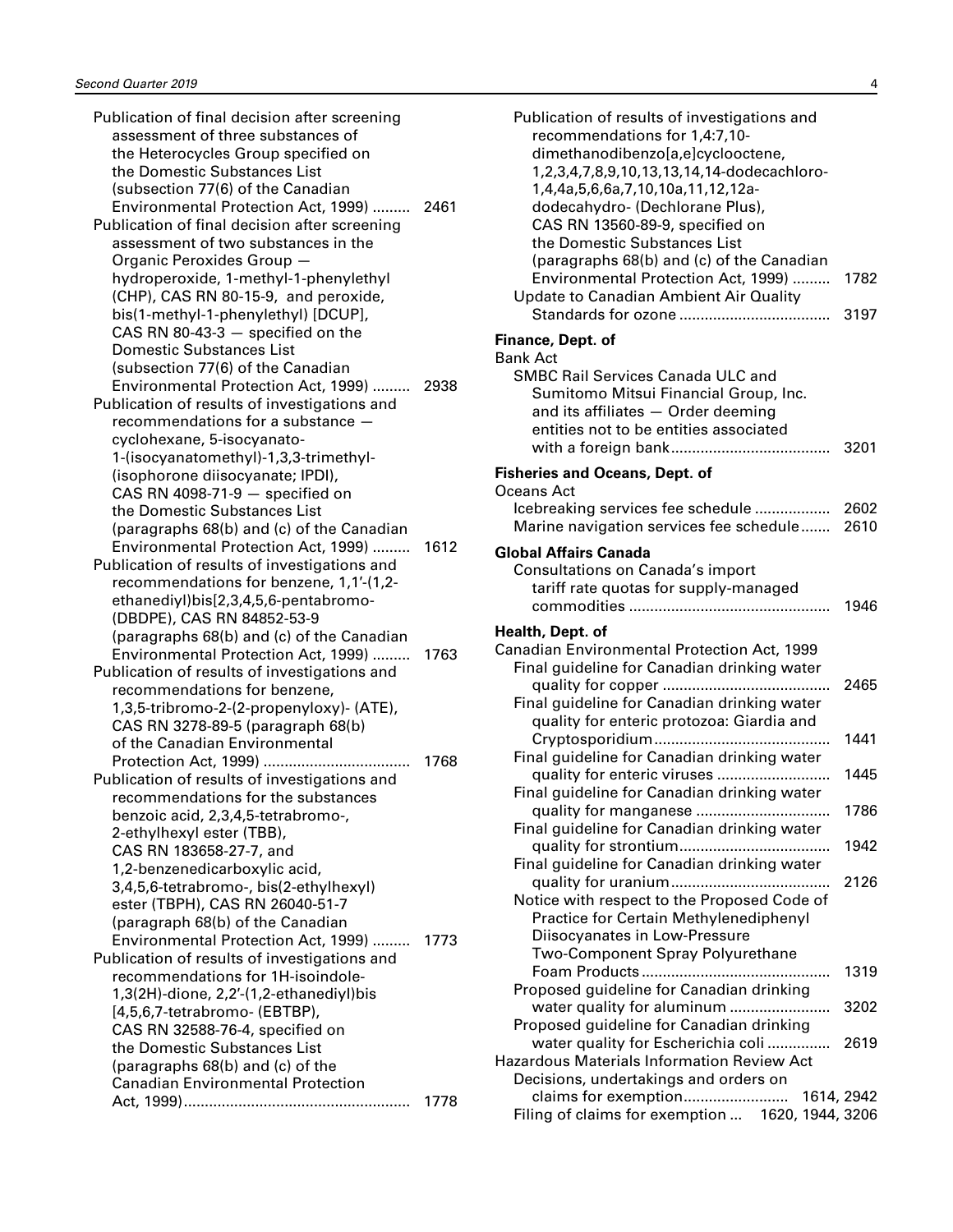<span id="page-6-0"></span>

| Immigration, Refugees and Citizenship Canada<br>Notice to interested parties - Introducing<br>occupation-specific work permits under<br>the Temporary Foreign Worker Program 2951                                 |      |
|-------------------------------------------------------------------------------------------------------------------------------------------------------------------------------------------------------------------|------|
| <b>Indian Affairs and Northern</b><br>Development, Dept. of<br>Canada Petroleum Resources Act<br>Issuance of exploration licences in the                                                                          | 1790 |
| Industry, Dept. of<br>Appointments 1450, 1718, 1883,<br>2129, 2468, 3209<br><b>Boards of Trade Act</b>                                                                                                            |      |
| Chambre de commerce de Manicouagan                                                                                                                                                                                | 1719 |
| <b>Innovation, Science and Economic</b><br><b>Development Canada</b><br>Radiocommunication Act<br>Notice No. DGSO-002-19 - Consultation<br>on the Spectrum Licence Renewal<br>Process for Non-Auctioned Broadband |      |
| Radio Services (BRS) Licences<br>Notice No. DGSO-003-19 - Extension to the<br>reply comment period: Consultation on<br>the Spectrum Licence Renewal Process<br>for Non-Auctioned Broadband Radio                  | 1892 |
| Notice No. SLPB-001-19 - Decision on<br>Revisions to the 3500 MHz Band to<br>Accommodate Flexible Use and<br><b>Preliminary Decisions on Changes</b>                                                              |      |
| Notice No. SLPB-002-19 - Consultation<br>on a Policy and Licensing Framework                                                                                                                                      | 2957 |
| for Spectrum in the 3500 MHz Band<br>Notice No. SMSE-002-19 - Release<br>of RSS-246, issue 1; RSS-HAC, issue 1;                                                                                                   | 2958 |
| RSS-Gen, issue 5, amendment 1<br>Notice No. SMSE-005-19 - Release<br>of ICES-003, issue 6 (updated in                                                                                                             | 1452 |
|                                                                                                                                                                                                                   |      |
| Justice, Dept. of<br><b>Criminal Code</b><br>Designation by class of "analysts" qualified                                                                                                                         |      |
| to analyze samples of bodily<br>Designation by class of "analysts" qualified<br>to certify that a standard solution is<br>suitable for use with an approved                                                       | 1720 |
|                                                                                                                                                                                                                   | 1720 |
| <b>Privy Council Office</b>                                                                                                                                                                                       |      |
| Appointment opportunities 1340, 1453, 1532,<br>1623, 1720, 1792, 1893, 1947, 2136, 2483, 2626,<br>2959, 3221                                                                                                      |      |

| <b>Public Safety and Emergency Preparedness,</b><br>Dept. of<br><b>Criminal Code</b>       |      |
|--------------------------------------------------------------------------------------------|------|
| Designation as fingerprint examiner 1340, 1884<br>Revocation of designation as counterfeit |      |
|                                                                                            | 2469 |
| <b>Superintendent of Financial Institutions,</b>                                           |      |
| Office of the                                                                              |      |
| <b>Insurance Companies Act</b><br>AWP Health & Life SA - Order to insure in                |      |
|                                                                                            | 2483 |
|                                                                                            |      |
| <b>Transport, Dept. of</b>                                                                 |      |
| <b>Aeronautics Act</b>                                                                     |      |
| Interim Order No. 2 Respecting                                                             |      |
| Battery-powered Hand-held Lasers<br><b>Canada Marine Act</b>                               | 3210 |
| Port Alberni Port Authority -                                                              |      |
| Supplementary letters patent                                                               | 3219 |
| Québec Port Authority - Supplementary                                                      |      |
|                                                                                            | 2130 |
| Saguenay Port Authority - Supplementary                                                    |      |
|                                                                                            | 2949 |
| Toronto Port Authority - Supplementary                                                     |      |
|                                                                                            | 2470 |
| Trois-Rivières Port Authority -                                                            |      |
| Supplementary letters patent                                                               | 2131 |
| Canada Shipping Act, 2001<br>Interim Order for the Protection of Killer                    |      |
| Whales (Orcinus orca) in the Waters of                                                     |      |
| Southern British Columbia                                                                  | 2471 |
| Interim Order No. 2 Respecting Flooded                                                     |      |
|                                                                                            | 1888 |
| Interim Order No. 3 Respecting Flooded                                                     |      |
|                                                                                            | 2132 |
| Interim Order No. 4 Respecting Flooded                                                     |      |
|                                                                                            | 2479 |
| Interim Order No. 5 Respecting Flooded                                                     |      |

### Regulatory modernization — Request for stakeholder comments................................ 3223 **MISCELLANEOUS NOTICES**

Order Repealing Interim Order No. 5

Marine Liability Act

**Treasury Board Secretariat**

#### **B**

Areas............................................................. 2621 Interim Order Respecting Flooded Areas....... 1885

Respecting Flooded Areas .......................... 2624

Ship-source Oil Pollution Fund ....................... 1452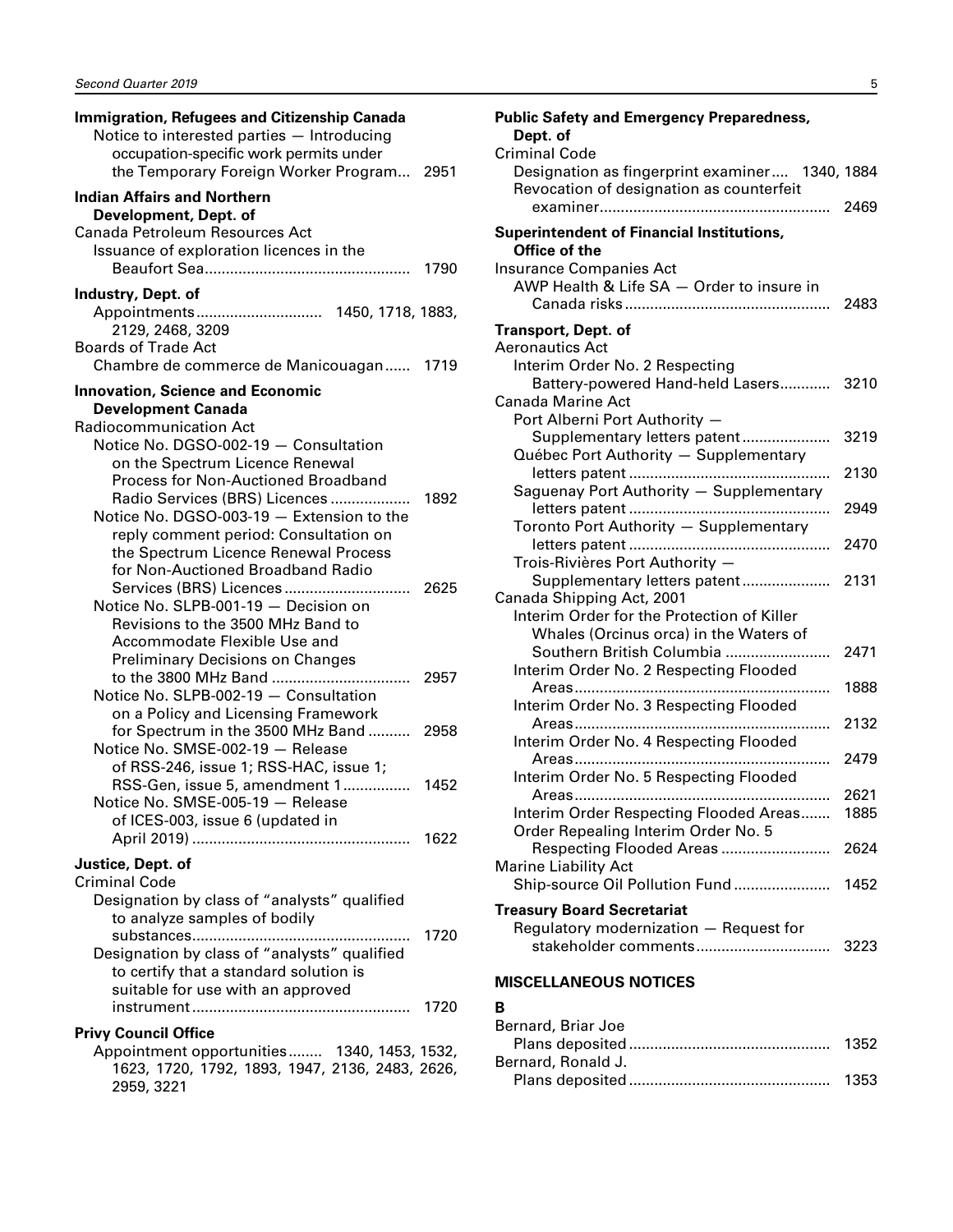#### <span id="page-7-0"></span>**C**

| Computershare Trust Company of Canada<br>Application to establish a trust company 1352,<br>1466                                                        |
|--------------------------------------------------------------------------------------------------------------------------------------------------------|
| <b>Construction Atik S.E.C.</b><br>1960                                                                                                                |
| Continental Bank of Canada<br>Certificate of continuance 2495, 2639, 2968,<br>3239                                                                     |
| н<br>Hudson Insurance Company<br>Application to establish a<br>Canadian branch 1638, 1747, 1803,<br>1904                                               |
| N<br>NouvLR                                                                                                                                            |
| S                                                                                                                                                      |
| Scotia Life Insurance Company<br>Assumption reinsurance agreement<br>1803                                                                              |
| т                                                                                                                                                      |
| T.H.E. Insurance Company<br>1904                                                                                                                       |
| Transports du Québec, Ministère des<br>2495                                                                                                            |
| γ<br>Yacht Club St-Benoît Inc.<br>1543                                                                                                                 |
| z<br>Zag Bank<br>Continuance under the Canada<br><b>Business Corporations Act</b><br>and discontinuance under<br>3240                                  |
| <b>ORDERS IN COUNCIL</b>                                                                                                                               |
| <b>Environment, Dept. of the</b><br>Canadian Environmental Protection Act, 1999<br>Order Approving the Interim Order<br>Modifying the Operation of the |

| <u>Urder Approving the internit Order</u>  |      |
|--------------------------------------------|------|
| Modifying the Operation of the             |      |
| Heavy-duty Vehicle and Engine              |      |
| <b>Greenhouse Gas Emission Regulations</b> |      |
|                                            | 2640 |
| Transport, Dept. of                        |      |
| Aeronautics Act                            |      |
| Order Approving Interim Order No. 2        |      |
| Respecting Battery-powered Hand-held       |      |
| Lasers                                     |      |

#### **PARLIAMENT**

| <b>Chief Electoral Officer, Office of the</b><br><b>Canada Elections Act</b>                                                                                                                                                                                                                                                                                          |
|-----------------------------------------------------------------------------------------------------------------------------------------------------------------------------------------------------------------------------------------------------------------------------------------------------------------------------------------------------------------------|
|                                                                                                                                                                                                                                                                                                                                                                       |
| Deregistration of registered electoral                                                                                                                                                                                                                                                                                                                                |
| Determination of number of electors<br>(Published as Extra Vol. 153, No. 5, on<br>Thursday, April 4, 2019)<br>(Published as Extra Vol. 153, No. 6, on<br>Monday, April 29, 2019)<br>Return of a Member elected at the May 6,<br>2142<br>Canada Elections Act and other Acts<br>Coming into force<br>(Published as Extra Vol. 153, No. 4, on<br>Monday, April 1, 2019) |
| <b>House of Commons</b><br>Filing applications for private<br>bills (First Session, 42nd<br>Parliament)  1345, 1458, 1537,<br>1628, 1727, 1797, 1897, 1952, 2142, 2487, 2630,<br>2963, 3232                                                                                                                                                                           |
| Senate<br>Royal assent<br>Bills assented to  1345, 1628, 1897,<br>2630                                                                                                                                                                                                                                                                                                |
| <b>PROPOSED REGULATIONS</b>                                                                                                                                                                                                                                                                                                                                           |
| <b>Canada Deposit Insurance Corporation</b><br>Canada Deposit Insurance Corporation Act<br>By-law Amending the Canada Deposit<br>Insurance Corporation Joint and Trust<br>Account Disclosure By-Law<br>3243                                                                                                                                                           |
| Canada Deposit Insurance Corporation<br>Co-owned and Trust Deposit Disclosure                                                                                                                                                                                                                                                                                         |

#### **Canada Post Corporation**

| <b>Canada Post Corporation Act</b>                  |      |
|-----------------------------------------------------|------|
| Regulations Amending the International              |      |
| Letter-post Items Regulations                       | 2654 |
| Regulations Amending the Letter Mail                |      |
|                                                     | 2646 |
| <b>Regulations Amending the Special Services</b>    |      |
|                                                     | 2656 |
| Canada Revenue Agency                               |      |
| Disability Tax Credit Promoters Restrictions Act    |      |
| <b>Disability Tax Credit Promoters Restrictions</b> |      |
|                                                     |      |

By-law ........................................................... 1962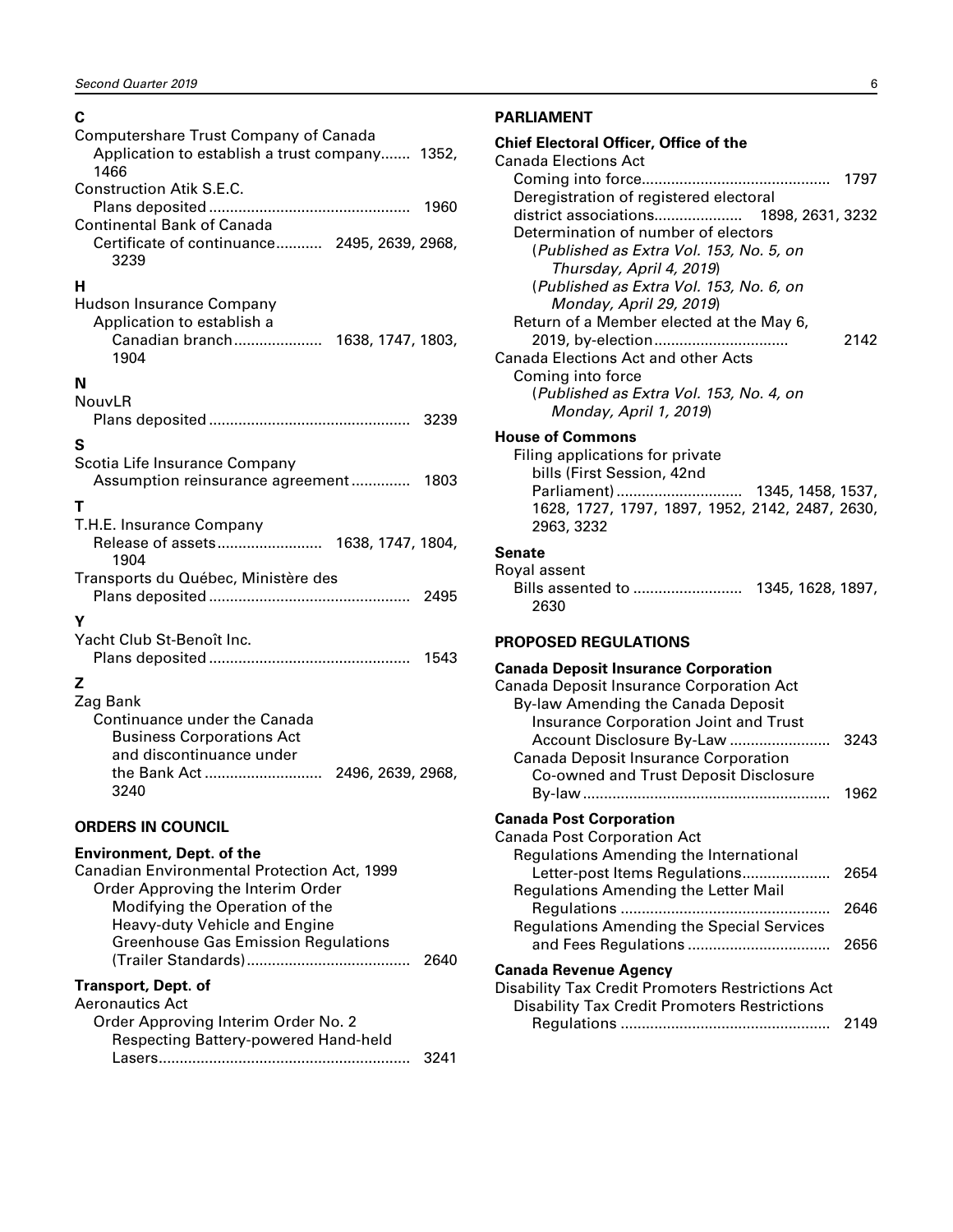| <b>Canadian Food Inspection Agency</b>                                                                                                                                                                                                                                                                                              |              |
|-------------------------------------------------------------------------------------------------------------------------------------------------------------------------------------------------------------------------------------------------------------------------------------------------------------------------------------|--------------|
| Food and Drugs Act<br>Regulations Amending the Food and Drug                                                                                                                                                                                                                                                                        | 2970         |
| Safe Food for Canadians Act<br>Regulations Amending the Safe Food for<br>Canadians Regulations                                                                                                                                                                                                                                      | 3038         |
| <b>Canadian Nuclear Safety Commission</b><br>Nuclear Safety and Control Act                                                                                                                                                                                                                                                         |              |
| <b>Regulations Amending Certain Regulations</b><br>Made Under the Nuclear Safety and<br>Control Act (Radiation Protection)                                                                                                                                                                                                          | 2658         |
| <b>Employment and Social Development, Dept. of</b>                                                                                                                                                                                                                                                                                  |              |
| Canada Labour Code<br>Standards for Work-Integrated Learning                                                                                                                                                                                                                                                                        | 2498         |
| <b>Employment and Social Development, Dept. of,</b><br>Dept. of Transport, Dept. of Indian Affairs<br>and Northern Development, and Dept. of<br><b>Natural Resources</b><br>Canada Labour Code<br><b>Work Place Harassment and Violence</b>                                                                                         | 1641         |
| <b>Environment, Dept. of the</b>                                                                                                                                                                                                                                                                                                    |              |
| <b>Canada Wildlife Act and Environmental</b><br><b>Violations Administrative Monetary</b><br><b>Penalties Act</b><br>Regulations Amending the Wildlife Area                                                                                                                                                                         |              |
| Regulations and Other Department of the<br>Environment Regulations<br>Canadian Environmental Protection Act, 1999<br>Order Declaring that the Provisions of the<br>Regulations Respecting Reduction in the<br>Release of Methane and Certain Volatile<br>Organic Compounds (Upstream Oil and<br>Gas Sector) Do Not Apply in British | 2170         |
| .                                                                                                                                                                                                                                                                                                                                   | 2701         |
| Regulations Amending the Storage Tank<br>Systems for Petroleum Products and<br><b>Allied Petroleum Products Regulations</b>                                                                                                                                                                                                         |              |
| (Miscellaneous Program)<br>Migratory Birds Convention Act, 1994, Canada<br>National Parks Act, Canadian Environmental<br>Assessment Act, 2012, and Environmental<br><b>Violations Administrative Monetary</b><br><b>Penalties Act</b><br>Migratory Birds Regulations                                                                | 1977<br>2271 |
| Environment, Dept. of the, and Dept. of Health                                                                                                                                                                                                                                                                                      |              |
| Canadian Environmental Protection Act, 1999<br>Multi-Sector Air Pollutants Regulations<br>Amendment Regulations (Part 1 -                                                                                                                                                                                                           |              |
| <b>Order Adding Toxic Substances to</b>                                                                                                                                                                                                                                                                                             | 2522         |
| Schedule 1 to the Canadian<br>Environmental Protection Act, 1999                                                                                                                                                                                                                                                                    | 3250         |

| <b>Regulations Amending Certain Regulations</b><br>Made Under Subsection 93(1) of the<br><b>Canadian Environmental Protection</b><br>Regulations Amending the Ozone-depleting<br><b>Substances and Halocarbon Alternatives</b>                         | 2532<br>2711 |
|--------------------------------------------------------------------------------------------------------------------------------------------------------------------------------------------------------------------------------------------------------|--------------|
| Environment, Dept. of the, and Dept. of Indian<br><b>Affairs and Northern Development</b><br>Mackenzie Valley Resource Management Act<br><b>Regulations Amending the Preliminary</b><br>Screening Requirement Regulations                              | 2408         |
| Environment, Dept. of the, and Dept. of<br><b>Natural Resources</b><br>Canada-Newfoundland and Labrador Atlantic<br><b>Accord Implementation Act</b><br>Order Amending Schedule 2 to the                                                               |              |
| Canada-Newfoundland and Labrador<br>Atlantic Accord Implementation Act<br>Canada-Nova Scotia Offshore Petroleum<br><b>Resources Accord Implementation Act</b><br>Order Amending Schedule VI to the<br>Canada-Nova Scotia Offshore Petroleum            | 2402         |
| Resources Accord Implementation Act<br><b>Environment, Dept. of the, Dept. of Indian</b><br>Affairs and Northern Development, and<br><b>Dept. of Natural Resources</b><br>Canada Oil and Gas Operations Act<br>Order Amending Schedule 2 to the Canada | 2404         |
| Oil and Gas Operations Act<br><b>Fisheries and Oceans, Dept. of</b><br><b>Coastal Fisheries Protection Act</b><br><b>Regulations Amending the Coastal</b><br>Fisheries Protection Regulations<br><b>Oceans Act</b>                                     | 2406<br>1545 |
| Order Designating the Tuvaijuittug Marine                                                                                                                                                                                                              | 3060         |
| Health, Dept. of<br><b>Controlled Drugs and Substances Act</b><br>Order Amending Schedule I to the                                                                                                                                                     |              |
| <b>Controlled Drugs and Substances Act</b><br>Regulations Amending the Narcotic Control                                                                                                                                                                | 1597         |
| Regulations (Tramadol)<br><b>Food and Drugs Act</b><br><b>Regulations Amending Certain Regulations</b><br>Made Under the Food and Drugs Act<br>(Post-market Surveillance of                                                                            | 1568         |
| Medical Devices)<br><b>Regulations Amending Certain Regulations</b><br>Made Under the Food and Drugs Act<br>(Sale of a New Drug for Emergency                                                                                                          | 2731<br>1806 |
|                                                                                                                                                                                                                                                        |              |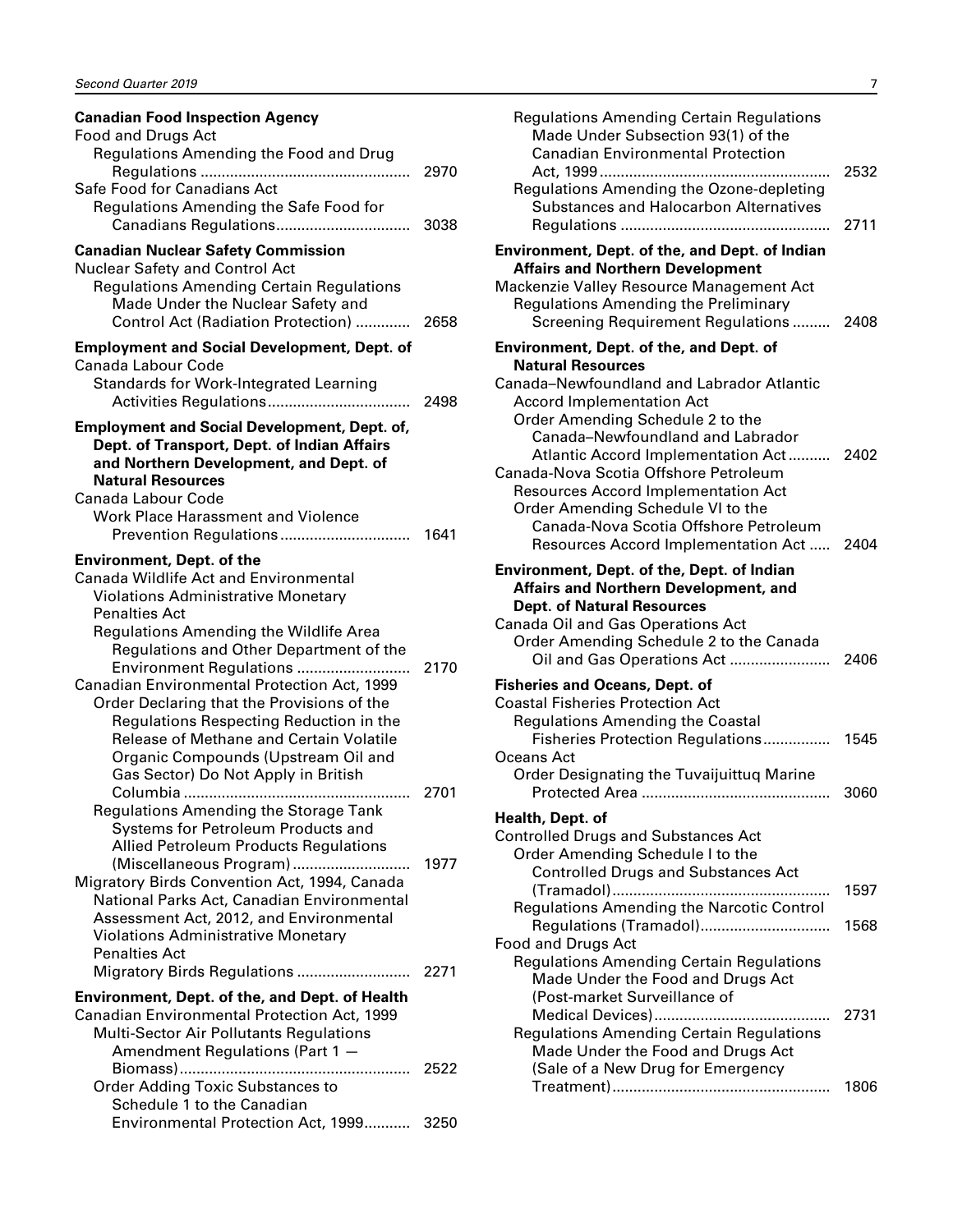<span id="page-9-0"></span>

| Food and Drugs Act and Patent Act<br><b>Regulations Amending Certain Regulations</b><br>Concerning the Sale of Drugs (Public or                                                                                           |              |
|---------------------------------------------------------------------------------------------------------------------------------------------------------------------------------------------------------------------------|--------------|
| <b>Canadian Armed Forces Health</b><br>Tobacco and Vaping Products Act and Canada<br><b>Consumer Product Safety Act</b><br>Vaping Products Labelling and Packaging                                                        | 1839<br>3089 |
| Health, Dept. of, and Dept. of the Environment<br>Canadian Environmental Protection Act, 1999<br>Formaldehyde Emissions from Composite                                                                                    |              |
| <b>Indian Affairs and Northern Development,</b><br>Dept. of<br><b>Territorial Lands Act and Financial</b><br><b>Administration Act</b><br><b>Regulations Amending the Nunavut</b>                                         | 1984         |
| Industry, Dept. of<br><b>Radiocommunication Act</b><br>Radiocommunication Act Exemption Order<br>(Jammers - Royal Canadian Mounted                                                                                        |              |
| Industry, Dept. of, and Dept. of Canadian<br><b>Heritage</b><br>Copyright Act<br>Regulations Establishing Time Limits in<br>Relation to Matters Before the Copyright                                                      | 1692         |
| Justice, Dept. of<br><b>Criminal Code</b><br>Order Amending the Approved Drug<br>Screening Equipment Order 1599, 2050                                                                                                     |              |
| <b>Natural Resources, Dept. of</b><br><b>Explosives Act</b><br><b>Regulations Amending the Explosives</b><br>Regulations, 2013 (Restricted                                                                                | 1907         |
| <b>Public Safety and Emergency Preparedness,</b><br>Dept. of<br>Immigration and Refugee Protection Act<br>Regulations Amending the Immigration and<br>Refugee Protection Regulations<br>Royal Canadian Mounted Police Act | 3308         |
| Regulations Prescribing Physical Injuries<br><b>Transport, Dept. of</b><br><b>Aeronautics Act</b><br><b>Regulations Amending the Canadian</b><br>Aviation Regulations (Parts I, V and                                     | 1468         |
| Canada Shipping Act, 2001<br>Ballast Water Regulations                                                                                                                                                                    | 2417<br>2541 |

| Canada Shipping Act, 2001, Canada-<br>Newfoundland and Labrador Atlantic Accord<br>Implementation Act, Canada-Nova Scotia<br>Offshore Petroleum Resources Accord |       |
|------------------------------------------------------------------------------------------------------------------------------------------------------------------|-------|
| Implementation Act and Canada Oil and Gas<br><b>Operations Act</b>                                                                                               |       |
| Navigation Safety Regulations, 2019                                                                                                                              | -2775 |
| Railway Safety Act                                                                                                                                               |       |
| Locomotive Voice and Video Recorder                                                                                                                              |       |
|                                                                                                                                                                  | 2051  |
| Passenger Rail Transportation Security                                                                                                                           |       |
|                                                                                                                                                                  | 1479  |
| <b>SUPPLEMENTS</b>                                                                                                                                               |       |
| <b>Copyright Board</b>                                                                                                                                           |       |
| Proposed Statement of Royalties to Be                                                                                                                            |       |
| Collected by Access Copyright for the                                                                                                                            |       |
| Reproduction, Communication to the                                                                                                                               |       |
| Public by Telecommunication or                                                                                                                                   |       |
| Making Available to the Public by                                                                                                                                |       |
| Telecommunication, or the Authorization                                                                                                                          |       |
| of any Such Act, in Canada, of Works in                                                                                                                          |       |
| its Repertoire, see Canada Gazette No. 22                                                                                                                        |       |

| Proposed Statement of Royalties to Be |
|---------------------------------------|
| Collected by CMRRA/SOCAN for the      |
| Reproduction, in Canada, of Musical   |
| Works, see Canada Gazette No. 21      |

- Proposed Statement of Royalties to Be Collected by CMRRA and SOCAN for the Reproduction, in Canada, of Musical Works, by Connect/SOPROQ for the Reproduction, in Canada, of Sound Recordings, and by Artisti for the Reproduction, in Canada, of Performers' Performances, see *Canada Gazette* No. 21
- Proposed Statement of Royalties to Be Collected by SOCAN for the Public Performance or the Communication to the Public by Telecommunication, in Canada, of Musical or Dramatico-Musical Works, see *Canada Gazette* No. 20
- Proposed Statements of Royalties to Be Collected by CBRA for the Fixation and Reproduction of Works and Communication Signals, in Canada, by Commercial and Non-Commercial Media Monitors for the Years 2020 to 2022, see *Canada Gazette* No. 23
- Proposed Statements of Royalties to Be Collected by Re:Sound for the Performance in Public or the Communication to the Public by Telecommunication, in Canada, of Published Sound Recordings Embodying Musical Works and Performers' Performances of Such Works, see *Canada Gazette* No. 19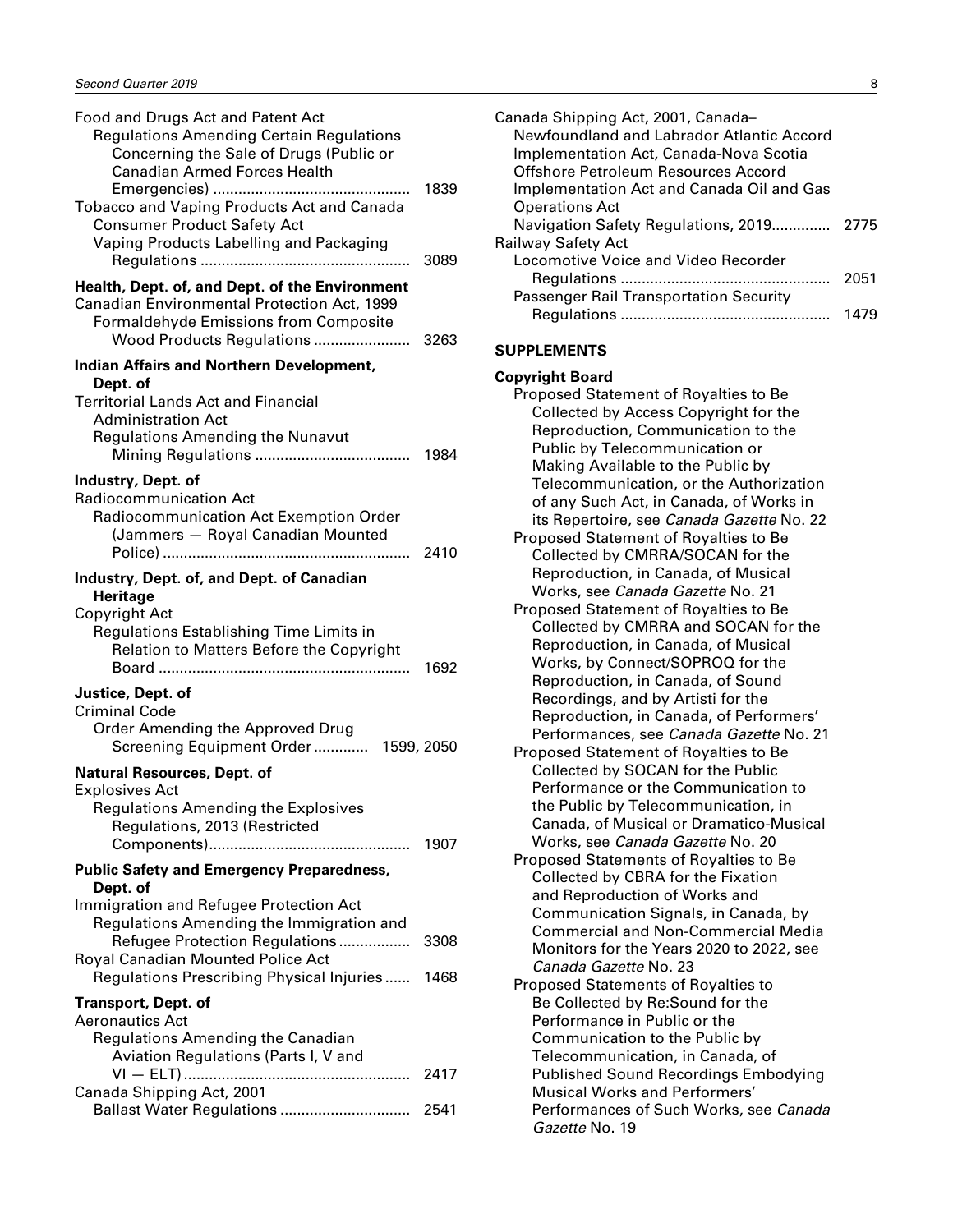- Proposed Statements of Royalties to Be Collected by SOCAN/SODRAC for the Reproduction, in Canada, of Musical Works, see *Canada Gazette* No. 21
- Proposed Statements of Levies to Be Collected by CPCC on the Sale, in Canada, of Blank Audio Recording Media for the Years 2020 and 2021, see *Canada Gazette* No. 17

#### **Environment, Dept. of the**

Notice requiring the preparation and implementation of pollution prevention plans in respect of reaction products of 2-propanone with diphenylamine (PREPOD), CAS RN 68412-48-6, in industrial effluents, see *Canada Gazette* No. 24

#### **Natural Resources, Dept. of**

Certificate of Public Convenience and Necessity OC-65 to Trans Mountain Pipeline ULC in respect of the Trans Mountain Expansion Project; and Amending Orders AO-004-OC-49, AO-005-OC-2, AO-002-OC-49 and AO-003OC-2, see *Canada Gazette* No. 25

#### **Transport, Dept. of**

Certificate of amalgamation of port authorities (Order in Council P.C. 2019-732), see *Canada Gazette* No. 23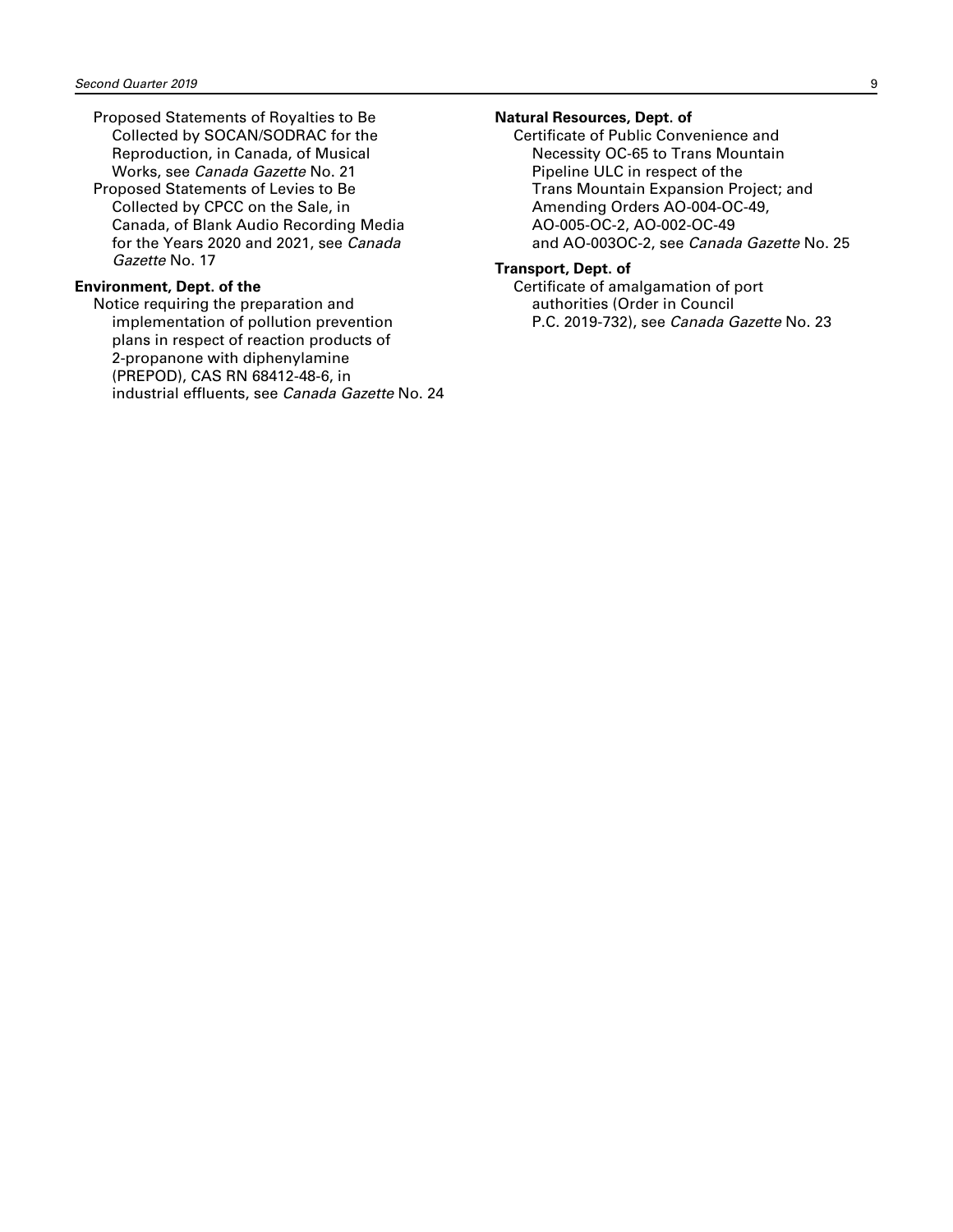## **INDEX**

<span id="page-11-0"></span>Le présent index trimestriel de la *Gazette du Canada* s'applique aux numéros 14 à 26, dont la date et les numéros de page sont indiqués ci-dessous aux fins de référence.

|    |                      | Pages              |
|----|----------------------|--------------------|
| 14 | 6 avril              | 1311 à 1355        |
| 15 | 13 avril             | 1356 à 1526        |
| 16 | 20 avril             | 1527 à 1604        |
| 17 | 27 avril             | 1605 à 1706        |
| 18 | 4 mai                | 1707 à 1750        |
| 19 | 11 mai               | 1751 à 1853        |
| 20 | 18 mai               | 1854 à 1940        |
| 21 | 25 mai               | 1941 à 2116        |
| 22 | 1 <sup>er</sup> juin | 2117 à 2458        |
| 23 | 8 juin               | 2459 à 2588        |
| 24 | 15 juin              | 2589 à 2913        |
| 25 | 22 juin              | 2914 à 3162        |
| 26 | 29 juin              | 3163 à 3324        |
|    |                      | Volume Numéro Date |

#### **AVIS DIVERS**

#### **B**

| Banque Continentale du Canada                             |
|-----------------------------------------------------------|
| Certificat de prorogation 2495, 2639, 2968,<br>3239       |
| Bangue Zag                                                |
| Prorogation en vertu de la Loi canadienne                 |
| sur les sociétés par actions et cessation                 |
| en vertu de la Loi sur les banques  2496,                 |
| 2639, 2968, 3240                                          |
| Bernard, Briar Joe                                        |
| 1352                                                      |
| Bernard, Ronald J.                                        |
| 1353                                                      |
| C                                                         |
| <b>Construction Atik S.E.C.</b>                           |
| 1960                                                      |
| н                                                         |
|                                                           |
| Hudson Insurance Company<br>Demande d'établissement d'une |
| succursale canadienne                                     |
| 1638, 1747, 1803,<br>1904                                 |
|                                                           |
| N                                                         |
| NouvLR                                                    |
| 3239                                                      |
| S                                                         |
| Scotia-Vie compagnie d'assurance                          |
| Convention de réassurance aux fins de                     |
| prise en charge<br>1803<br>.                              |
| Société de Fiducie Computershare du                       |
| Canada                                                    |
| Demande de constitution d'une société                     |
| 1352, 1466                                                |

# **T**

| T.H.E. Insurance Company<br>Libération d'actif 1638, 1747, 1804,<br>1904              |      |
|---------------------------------------------------------------------------------------|------|
| Transports du Québec, min. des                                                        | 2495 |
| Υ<br>Yacht Club St-Benoît inc.                                                        |      |
|                                                                                       | 1543 |
| <b>AVIS DU GOUVERNEMENT</b>                                                           |      |
| Affaires indiennes et du Nord canadien,<br>min. des                                   |      |
| Loi fédérale sur les hydrocarbures                                                    |      |
| Octroi de permis de prospection dans la                                               | 1790 |
| <b>Affaires mondiales Canada</b>                                                      |      |
| Consultations sur les contingents tarifaires                                          |      |
| d'importation du Canada pour les<br>produits soumis à la gestion de l'offre           | 1946 |
| <b>Banque du Canada</b><br><b>Bilans</b>                                              |      |
| État de la situation financière au                                                    |      |
|                                                                                       | 1726 |
|                                                                                       | 2141 |
| États financiers                                                                      | 3231 |
|                                                                                       | 1357 |
| Citoyenneté et de l'Immigration, min. de la                                           |      |
| Loi sur l'immigration et la protection                                                |      |
| des réfugiés                                                                          |      |
| Arrêté abrogeant certains arrêtés pris au<br>titre de l'article 109.1 de la Loi sur   |      |
| l'immigration et la protection des                                                    |      |
|                                                                                       | 1855 |
| Instructions ministérielles concernant                                                |      |
| la catégorie « aides familiaux                                                        |      |
| à domicile » ………<br>Instructions ministérielles concernant la                         | 3175 |
| catégorie « gardiens d'enfants en milieu                                              |      |
|                                                                                       | 3172 |
| Instructions ministérielles concernant le                                             |      |
| traitement des demandes présentées au                                                 |      |
| titre de la catégorie « garde d'enfants » et<br>de la catégorie « soins aux personnes |      |
| ayant des besoins médicaux élevés »                                                   | 3170 |
| Nouvelles instructions ministérielles                                                 |      |
| concernant le traitement de certaines                                                 |      |
| demandes de permis de travail                                                         | 3179 |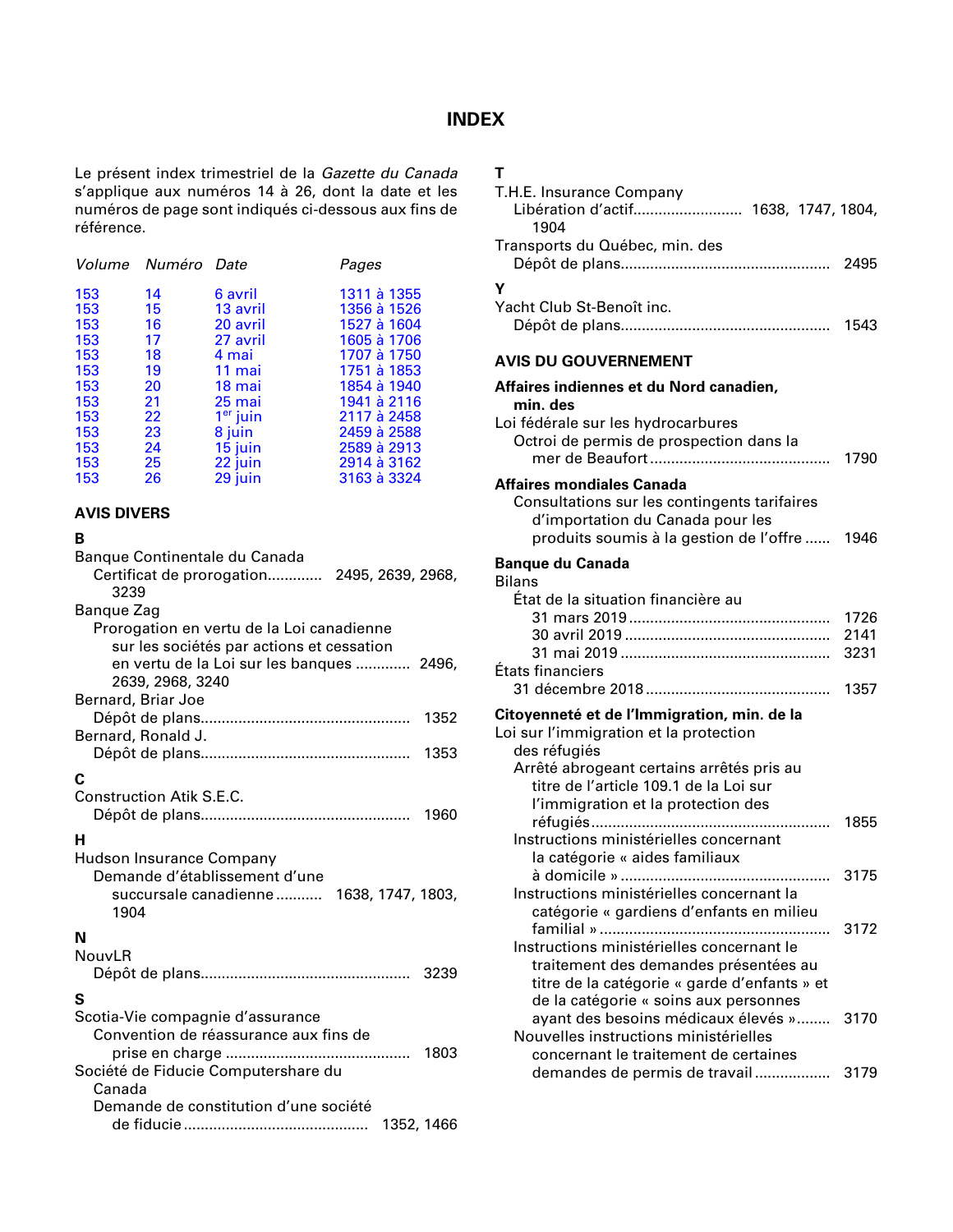| Conseil privé, Bureau du<br>Possibilités de nominations  1340, 1453, 1532,<br>1623, 1720, 1792, 1893, 1947, 2136, 2483, 2626,<br>2959, 3221                                                                                                                                                                                                                                                                                                                                                                                                                                                                                                                                                                  |                                                                              |
|--------------------------------------------------------------------------------------------------------------------------------------------------------------------------------------------------------------------------------------------------------------------------------------------------------------------------------------------------------------------------------------------------------------------------------------------------------------------------------------------------------------------------------------------------------------------------------------------------------------------------------------------------------------------------------------------------------------|------------------------------------------------------------------------------|
| Emploi et du Développement social, min. de l'<br>Avis aux parties intéressées - Modifications<br>proposées à certains règlements pris en<br>vertu de la partie II du Code canadien du<br>travail afin d'exiger la mise à disposition<br>de produits menstruels gratuits dans le                                                                                                                                                                                                                                                                                                                                                                                                                              | 1711                                                                         |
| Environnement, min. de l'<br>Loi canadienne sur la protection de<br>l'environnement (1999)<br>Arrêté d'urgence modifiant l'application du<br>Règlement sur les émissions de gaz à<br>effet de serre des véhicules lourds et<br>de leurs moteurs (normes pour les                                                                                                                                                                                                                                                                                                                                                                                                                                             |                                                                              |
| Arrêté 2019-87-04-02 modifiant                                                                                                                                                                                                                                                                                                                                                                                                                                                                                                                                                                                                                                                                               | 2590                                                                         |
| Arrêté 2019-87-06-02 modifiant la Liste                                                                                                                                                                                                                                                                                                                                                                                                                                                                                                                                                                                                                                                                      | 1528                                                                         |
| extérieure<br>.<br>Arrêté 2019-87-07-02 modifiant la                                                                                                                                                                                                                                                                                                                                                                                                                                                                                                                                                                                                                                                         | 2460                                                                         |
| Avis de disponibilité d'un accord<br>d'équivalence et d'un rapport résumant<br>comment on a donné suite aux                                                                                                                                                                                                                                                                                                                                                                                                                                                                                                                                                                                                  | 3181                                                                         |
| commentaires et aux avis d'opposition<br>Avis de nouvelle activité nº 19473<br>Avis de nouvelle activité nº 19782<br>Avis de nouvelle activité nº 19799<br>Condition ministérielle nº 19823<br>Condition ministérielle nº 19921<br>Condition ministérielle nº 19925<br>Condition ministérielle nº 19927<br>Ébauches de recommandations fédérales<br>pour la qualité de l'environnement à<br>l'égard de certaines substances  1713<br>Exemption à l'obligation de fournir des<br>renseignements concernant les<br>substances [paragraphe 81(9) de la<br>Loi canadienne sur la protection de<br>l'environnement (1999)]<br>Recommandations fédérales pour la qualité<br>de l'environnement à l'égard du cuivre | 1752<br>1856<br>1864<br>2915<br>1606<br>2591<br>2595<br>2599<br>3182<br>1856 |
| Environnement min. de l', et min. de la Santé<br>Loi canadienne sur la protection de<br>l'environnement (1999)<br>Mise à jour des Normes canadiennes de<br>qualité de l'air ambiant pour l'ozone  3197<br>Publication après évaluation préalable d'une<br>substance - acétonitrile,<br>NE CAS 75-05-8 - inscrite sur la Liste<br>intérieure [paragraphe 77(1) de la<br>Loi canadienne sur la protection de                                                                                                                                                                                                                                                                                                   |                                                                              |

l'environnement (1999)].............................. 2923

| Publication après évaluation préalable de<br>huit substances du groupe des huiles<br>usées et régénérées inscrites sur la<br>Liste intérieure [paragraphe 77(1) de<br>la Loi canadienne sur la protection de                                                                                                                                                                      |      |
|-----------------------------------------------------------------------------------------------------------------------------------------------------------------------------------------------------------------------------------------------------------------------------------------------------------------------------------------------------------------------------------|------|
| l'environnement (1999)]<br>Publication après évaluation préalable de<br>huit substances du groupe des résines de<br>phénol-formaldéhyde inscrites sur la<br>Liste intérieure [paragraphe 77(1) de la<br>Loi canadienne sur la protection de                                                                                                                                       | 1316 |
| l'environnement (1999)]<br>.<br>Publication après évaluation préalable de<br>quatre substances du groupe des alkyles<br>de l'imidazoline inscrites sur la Liste<br>intérieure [alinéas 68b) et c) ou<br>paragraphe 77(1) de la Loi<br>canadienne sur la protection de                                                                                                             | 1312 |
| l'environnement (1999)]<br>Publication après évaluation préalable de<br>six substances du groupe des<br>siloxanes inscrites sur la Liste<br>intérieure [paragraphe 77(1) de la<br>Loi canadienne sur la protection de                                                                                                                                                             | 2926 |
| l'environnement (1999)]<br>Publication après évaluation préalable de<br>trois substances - l'amitrole,<br>NE CAS 61-82-5, le dichloroisocyanurate<br>de sodium (DCCNa), NE CAS 2893-78-9,<br>et l'hexa(méthoxyméthyl)mélamine,<br>NE CAS 3089-11-0 - inscrites sur la Liste<br>intérieure [alinéas 68b) et c) ou<br>paragraphe 77(1) de la Loi canadienne<br>sur la protection de | 2122 |
| l'environnement (1999)]<br>.<br>Publication après évaluation préalable de<br>12 substances du groupe des résines et des<br>colophanes inscrites sur la Liste intérieure<br>[alinéas 68b) et c) ou paragraphe 77(1)<br>de la Loi canadienne sur la protection de                                                                                                                   | 1431 |
| l'environnement (1999)]<br>Publication après évaluation préalable de<br>21 substances inscrites sur la Liste<br>intérieure [alinéas 68b) et c) ou<br>paragraphe 77(1) de la Loi canadienne<br>sur la protection de                                                                                                                                                                | 2931 |
| l'environnement (1999)]<br>Publication après évaluation préalable de<br>42 substances du groupe des gazoles et<br>kérosènes inscrites sur la Liste intérieure<br>[alinéas 68b) et c) ou paragraphe 77(1) de<br>la Loi canadienne sur la protection de                                                                                                                             | 1436 |
| l'environnement (1999)]                                                                                                                                                                                                                                                                                                                                                           | 1752 |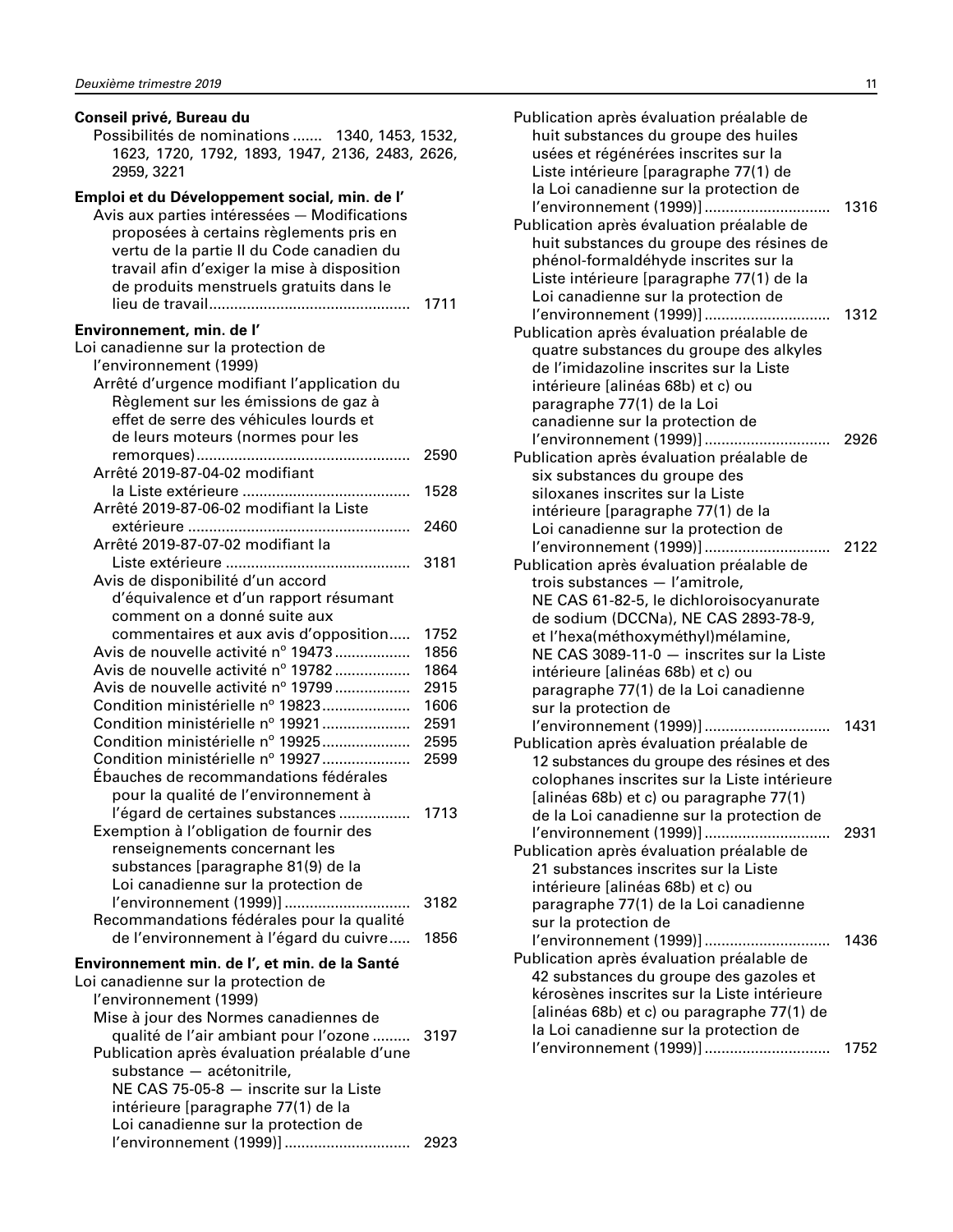| Publication après évaluation préalable du                                          |      |
|------------------------------------------------------------------------------------|------|
| C,C'-azodi(formamide), NE CAS 123-77-3,                                            |      |
| inscrit sur la Liste intérieure                                                    |      |
| [paragraphe 77(1) de la Loi                                                        |      |
| canadienne sur la protection de                                                    |      |
| l'environnement (1999)]                                                            | 1529 |
| Publication après évaluation préalable du                                          |      |
| cuivre et ses composés, y compris ceux                                             |      |
| inscrits sur la Liste intérieure et ceux                                           |      |
| visés pour un examen plus approfondi à                                             |      |
| la suite de la priorisation de la Liste                                            |      |
| révisée des substances commercialisées                                             |      |
| [alinéas 68b) et c) ou paragraphe 77(1)                                            |      |
| de la Loi canadienne sur la protection de                                          |      |
| l'environnement (1999)]                                                            | 1872 |
|                                                                                    |      |
| Publication après évaluation préalable du                                          |      |
| zinc et de ses composés, y compris                                                 |      |
| ceux inscrits sur la Liste intérieure et ceux                                      |      |
| visés pour un examen plus approfondi à                                             |      |
| la suite de la priorisation de la Liste                                            |      |
| révisée des substances commercialisées                                             |      |
| [alinéas 68b) et c) ou paragraphe 77(1)                                            |      |
| de la Loi canadienne sur la protection de                                          |      |
| l'environnement (1999)]                                                            | 3184 |
| Publication de la décision finale après                                            |      |
| évaluation préalable de deux substances                                            |      |
| dans le groupe des peroxydes                                                       |      |
| organiques - l'hydroperoxyde de                                                    |      |
| a, a-diméthylbenzyle (HPC),                                                        |      |
| NE CAS 80-15-9, et le peroxyde de                                                  |      |
| bis(a,a-diméthylbenzyle) [DCUP],                                                   |      |
| NE CAS 80-43-3 - inscrites sur la Liste                                            |      |
| intérieure [paragraphe 77(6) de la Loi                                             |      |
| canadienne sur la protection de                                                    |      |
| l'environnement (1999)]                                                            | 2938 |
| Publication de la décision finale après                                            |      |
| évaluation préalable de la chlorhexidine                                           |      |
| et de ses sels, y compris ceux inscrits                                            |      |
| sur la Liste intérieure [alinéas 68b) et c)                                        |      |
| ou paragraphe 77(6) de la Loi                                                      |      |
| canadienne sur la protection de                                                    |      |
|                                                                                    |      |
| l'environnement (1999)]                                                            | 3192 |
| Publication de la décision finale après                                            |      |
| évaluation préalable de quatre substances                                          |      |
| du groupe des résines époxy inscrites sur                                          |      |
| la Liste intérieure [paragraphe 77(6) de la                                        |      |
| Loi canadienne sur la protection de                                                |      |
| l'environnement (1999)]                                                            | 1714 |
|                                                                                    |      |
| Publication de la décision finale après<br>évaluation préalable de sept substances |      |
| à base d'hydrocarbures inscrites sur la                                            |      |
| Liste intérieure [alinéas 68b) et c) ou                                            |      |
| paragraphe 77(6) de la Loi canadienne                                              |      |
| sur la protection de                                                               |      |
| l'environnement (1999)]                                                            | 1879 |

| Publication de la décision finale après<br>évaluation préalable de trois substances<br>du groupe des amides gras -<br>le (Z)-docos-13-énamide (érucamide),                                                     |      |
|----------------------------------------------------------------------------------------------------------------------------------------------------------------------------------------------------------------|------|
| NE CAS 112-84-5, l'oléamide,<br>NE CAS 301-02-0, et l'acide                                                                                                                                                    |      |
| iso-octadécanoïque, produits de réaction<br>avec la tétra-éthylènepentamine (produits<br>de réaction de l'AIOD avec la TEPA),<br>NE CAS 68784-17-8 - inscrites sur<br>la Liste intérieure [paragraphe 77(6) de |      |
| la Loi canadienne sur la protection de                                                                                                                                                                         |      |
| l'environnement (1999)]<br>Publication de la décision finale après<br>évaluation préalable de trois substances<br>du groupe des composés hétérocycliques<br>inscrites sur la Liste intérieure                  | 1609 |
| [paragraphe 77(6) de la Loi canadienne                                                                                                                                                                         |      |
| sur la protection de                                                                                                                                                                                           |      |
| l'environnement (1999)]                                                                                                                                                                                        | 2461 |
| Publication de la décision finale après<br>évaluation préalable du phosphate                                                                                                                                   |      |
| de tris(méthylphényle) [TCP],                                                                                                                                                                                  |      |
| NE CAS 1330-78-5, inscrit sur la Liste                                                                                                                                                                         |      |
| intérieure [paragraphe 77(6) de la Loi                                                                                                                                                                         |      |
| canadienne sur la protection de                                                                                                                                                                                |      |
| l'environnement (1999)]                                                                                                                                                                                        | 1760 |
| Publication des résultats des enquêtes                                                                                                                                                                         |      |
| et des recommandations pour le                                                                                                                                                                                 |      |
| N,N'-éthylènebis(3,4,5,6-                                                                                                                                                                                      |      |
| tétrabromophtalimide) [EBTBP],<br>NE CAS 32588-76-4, inscrite sur la                                                                                                                                           |      |
| Liste intérieure [alinéas 68b) et c) de                                                                                                                                                                        |      |
| la Loi canadienne sur la protection de                                                                                                                                                                         |      |
| l'environnement (1999)]<br>.                                                                                                                                                                                   | 1778 |
| Publication des résultats des enquêtes                                                                                                                                                                         |      |
| et des recommandations pour le 1,1'-                                                                                                                                                                           |      |
| (éthane-1,2-diyl)bis[pentabromobenzène]                                                                                                                                                                        |      |
| (DBDPE), NE CAS 84852-53-9                                                                                                                                                                                     |      |
| [alinéas 68b) et c) de la Loi                                                                                                                                                                                  |      |
| canadienne sur la protection de                                                                                                                                                                                |      |
| l'environnement (1999)]                                                                                                                                                                                        | 1763 |
| Publication des résultats des enquêtes et<br>des recommandations pour le 1,6,7,8,9,14,                                                                                                                         |      |
| 15,16,17,17,18,18-dodécachloropentacyclo                                                                                                                                                                       |      |
| [12.2.1.1 <sup>6,9</sup> .0 <sup>2,13</sup> .0 <sup>5,10</sup> ] octadéca-7,15-                                                                                                                                |      |
| diène (Déchlorane Plus),                                                                                                                                                                                       |      |
| NE CAS 13560-89-9, inscrite sur la Liste                                                                                                                                                                       |      |
| intérieure [alinéas 68b) et c) de la Loi                                                                                                                                                                       |      |
| canadienne sur la protection de                                                                                                                                                                                |      |
| l'environnement (1999)]                                                                                                                                                                                        | 1782 |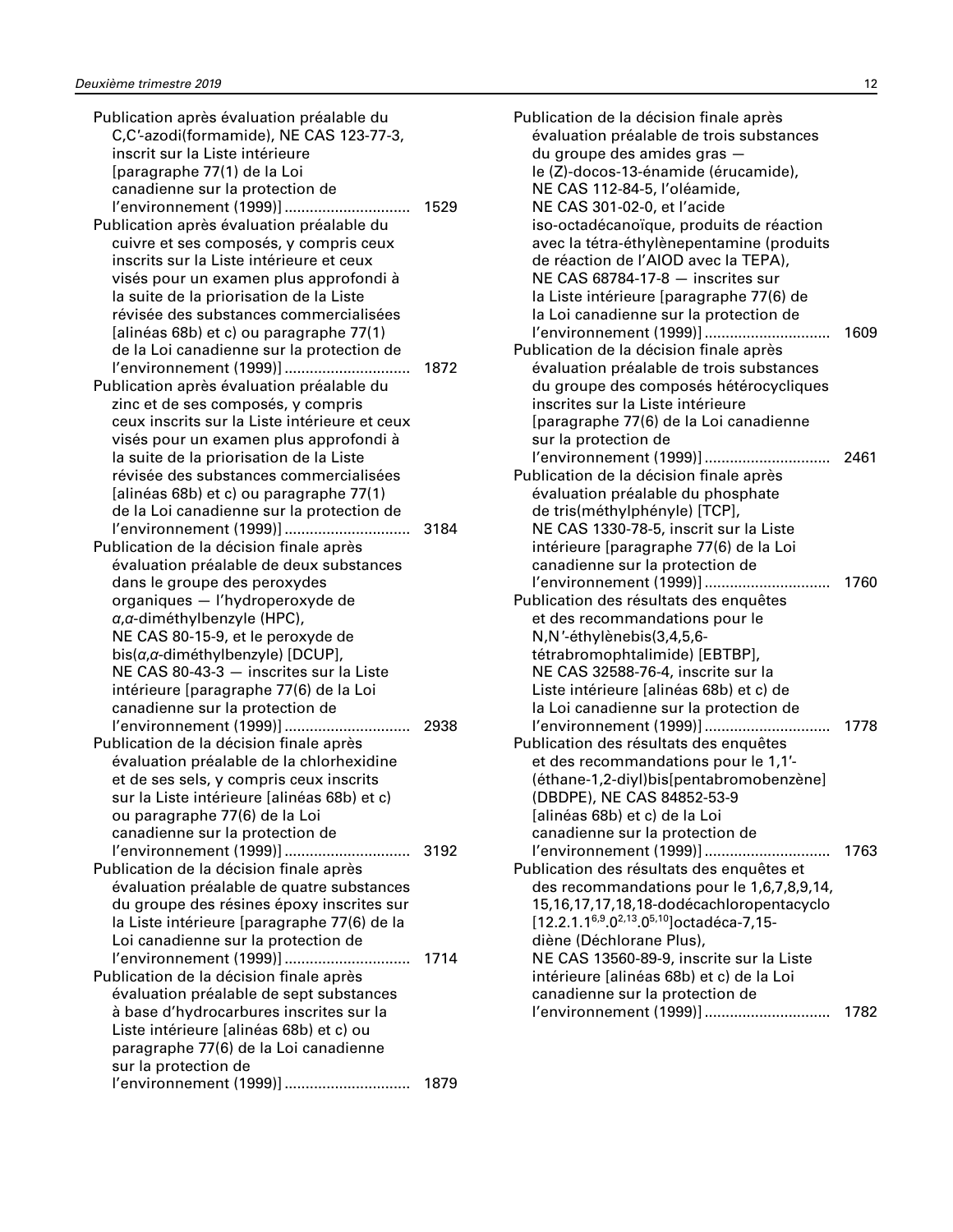| Publication des résultats des enquêtes et<br>des recommandations pour le 2-(allyloxy)-<br>1,3,5-tribromobenzène (EAT),<br>NE CAS 3278-89-5 [alinéa 68b) de la<br>Loi canadienne sur la protection de<br>l'environnement (1999)]<br>Publication des résultats des enquêtes et<br>des recommandations pour les<br>substances 2,3,4,5-tétrabromobenzoate de<br>2-éthylhexyle (TBB), NE CAS 183658-27-7,<br>et 3,4,5,6-tétrabromophtalate de bis(2-<br>éthylhexyle) [TBPH], NE CAS 26040-51-7 | 1768         |
|-------------------------------------------------------------------------------------------------------------------------------------------------------------------------------------------------------------------------------------------------------------------------------------------------------------------------------------------------------------------------------------------------------------------------------------------------------------------------------------------|--------------|
| [alinéa 68b) de la Loi canadienne sur la<br>protection de l'environnement (1999)]<br>Publication des résultats des enquêtes et<br>des recommandations pour une<br>substance - l'isocyanate<br>de 3-isocyanatométhyl-3,5,5-<br>triméthylcyclohexyle (diisocyanate<br>d'isophorone; IPDI), NE CAS 4098-71-9 -<br>inscrite sur la Liste intérieure<br>[alinéas 68b) et c) de la Loi<br>canadienne sur la protection de                                                                       | 1773         |
| l'environnement (1999)]<br>Finances, min. des<br>Loi sur les banques<br><b>SMBC Rail Services Canada ULC et</b><br>Sumitomo Mitsui Financial Group, Inc.<br>et ses sociétés affiliées - Arrêté<br>déclarant que des entités sont réputées<br>ne pas être des entités liées à une                                                                                                                                                                                                          | 1612<br>3201 |
| Immigration, Réfugiés et Citoyenneté Canada<br>Avis aux parties intéressées - Introduction<br>de permis de travail liés à une profession<br>donnée dans le cadre du Programme des<br>travailleurs étrangers temporaires                                                                                                                                                                                                                                                                   | 2951         |
| Industrie, min. de l'<br>2129, 2468, 3209                                                                                                                                                                                                                                                                                                                                                                                                                                                 |              |
| Loi sur les chambres de commerce<br>Chambre de commerce de Manicouagan 1719<br>Innovation, Sciences et Développement                                                                                                                                                                                                                                                                                                                                                                      |              |
| économique Canada                                                                                                                                                                                                                                                                                                                                                                                                                                                                         |              |
| Loi sur la radiocommunication<br>Avis n° DGSO-002-19 - Consultation sur le<br>processus de renouvellement des<br>licences de spectre visant les licences du<br>service radio à large bande (SRLB) non<br>Avis nº DGSO-003-19 - Prolongation de la<br>période de réception des commentaires :<br>Consultation sur le processus de<br>renouvellement des licences de spectre<br>visant les licences du service radio à<br>large bande (SRLB) non mises aux                                  | 1892         |
|                                                                                                                                                                                                                                                                                                                                                                                                                                                                                           | 2625         |

| Avis n° SLPB-001-19 - Décision sur<br>l'examen de la bande de 3 500 MHz pour<br>permettre une utilisation flexible et<br>décisions préliminaires sur les                                            |              |
|-----------------------------------------------------------------------------------------------------------------------------------------------------------------------------------------------------|--------------|
| changements à apporter à la bande<br>Avis n° SLPB-002-19 - Consultation sur un<br>cadre politique et de délivrance de<br>licences concernant le spectre de la                                       | 2957         |
| Avis nº SMSE-002-19 - Publication du<br>CNR-246, 1 <sup>re</sup> édition; du CNR-CPA,<br>1 <sup>re</sup> édition; du CNR-Gen, 5 <sup>e</sup> édition,                                               | 2958         |
| Avis nº SMSE-005-19 - Publication de la<br>NMB-003, 6 <sup>e</sup> édition (mise à jour en                                                                                                          | 1452<br>1622 |
| Justice, min. de la                                                                                                                                                                                 |              |
| Code criminel                                                                                                                                                                                       |              |
| Désignation de la catégorie des<br>« analystes » qualifiés pour analyser des<br>échantillons de substances corporelles<br>Désignation de la catégorie des<br>« analystes » qualifiés pour certifier | 1720         |
| qu'une solution normalisée est<br>convenable pour utilisation avec un                                                                                                                               | 1720         |
|                                                                                                                                                                                                     |              |
| Pêches et des Océans, min. des<br>Loi sur les océans                                                                                                                                                |              |
| Barème des droits pour les services                                                                                                                                                                 |              |
| à la navigation maritime                                                                                                                                                                            | 2610         |
| Barème des droits pour les services                                                                                                                                                                 | 2602         |
| Santé, min. de la                                                                                                                                                                                   |              |
| Loi canadienne sur la protection de<br>l'environnement (1999)                                                                                                                                       |              |
| Avis concernant le Code de pratique<br>proposé pour certains diisocyanates de<br>méthylènediphényle présents dans les                                                                               |              |
| mousses en polyuréthane giclé à<br>deux constituants à faible pression<br>Projet de recommandation pour la qualité                                                                                  | 1319         |
| de l'eau potable au Canada pour<br>Projet de recommandation pour la qualité                                                                                                                         | 2619         |
| de l'eau potable au Canada pour                                                                                                                                                                     | 3202         |
| Recommandation pour la qualité de l'eau<br>potable au Canada finalisée pour                                                                                                                         |              |
| Recommandation pour la qualité de l'eau                                                                                                                                                             | 2126         |
| potable au Canada finalisée pour<br>Recommandation pour la qualité de l'eau                                                                                                                         | 2465         |
| potable au Canada finalisée pour                                                                                                                                                                    |              |
|                                                                                                                                                                                                     | 1786         |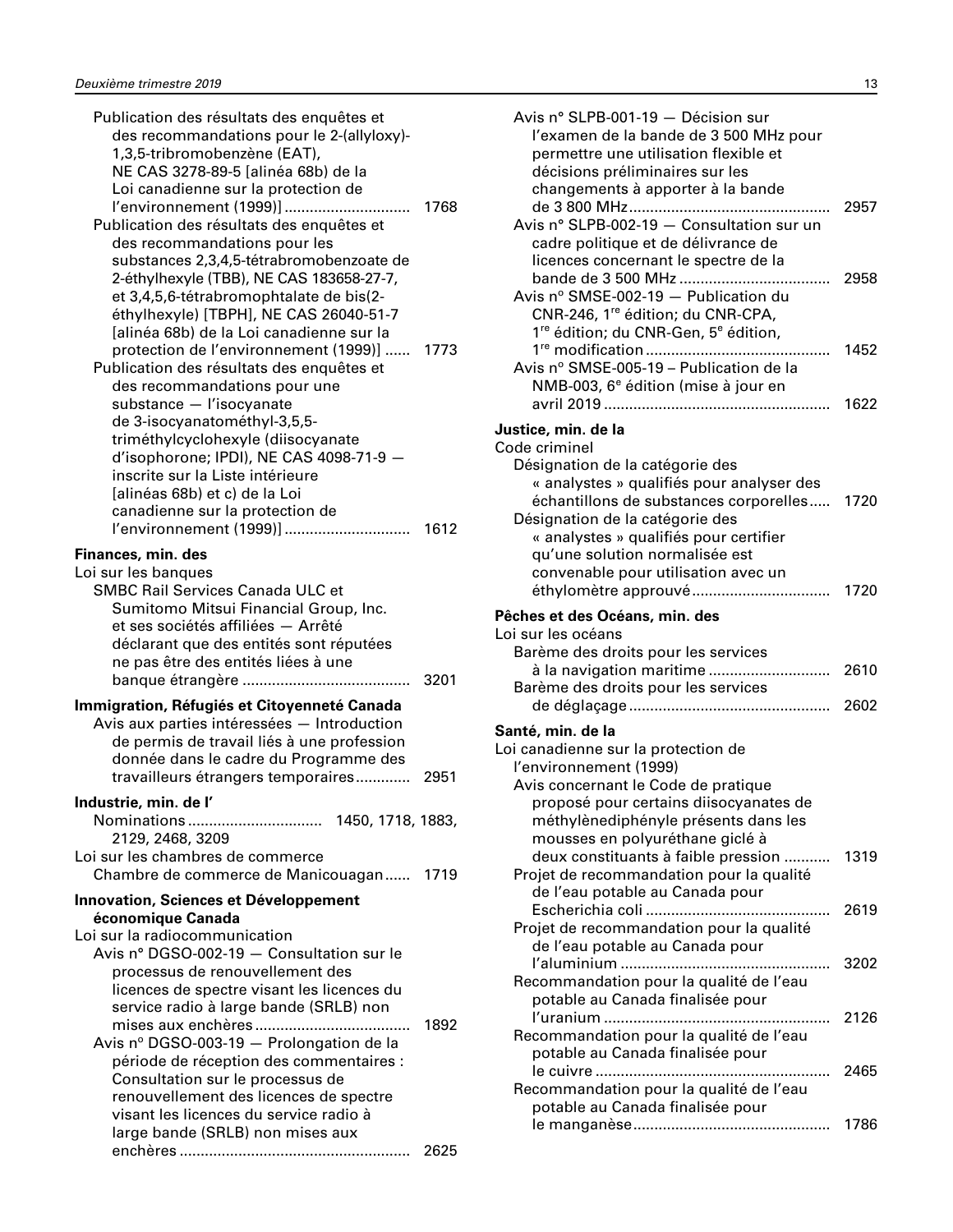<span id="page-15-0"></span>

| Recommandation pour la qualité de l'eau                                  |      |
|--------------------------------------------------------------------------|------|
| potable au Canada finalisée pour                                         |      |
|                                                                          | 1942 |
| Recommandation pour la qualité de l'eau                                  |      |
| potable au Canada finalisée pour les                                     |      |
| protozoaires entériques : Giardia et                                     |      |
|                                                                          | 1441 |
| Recommandation pour la qualité de l'eau                                  |      |
| potable au Canada finalisée pour les                                     |      |
|                                                                          | 1445 |
| Loi sur le contrôle des renseignements                                   |      |
|                                                                          |      |
| relatifs aux matières dangereuses                                        |      |
| Décisions, engagements et ordres                                         |      |
| rendus relativement aux demandes                                         |      |
| 1614, 2942                                                               |      |
| Dépôt des demandes de                                                    |      |
|                                                                          |      |
| Secrétariat du Conseil du Trésor                                         |      |
| Modernisation de la réglementation -                                     |      |
| Demande de commentaires des                                              |      |
|                                                                          |      |
|                                                                          | 3223 |
| Sécurité publique et de la Protection civile,                            |      |
| min. de la                                                               |      |
| Code criminel                                                            |      |
| Désignation à titre de préposé aux                                       |      |
|                                                                          |      |
| Révocation de nomination à titre                                         |      |
| d'inspecteur de la contrefaçon                                           | 2469 |
|                                                                          |      |
|                                                                          |      |
| Surintendant des institutions financières,                               |      |
| <b>Bureau du</b>                                                         |      |
| Loi sur les sociétés d'assurances                                        |      |
| AWP Santé & Vie SA - Ordonnance                                          |      |
| autorisant à garantir au Canada des                                      |      |
|                                                                          | 2483 |
|                                                                          |      |
| Transports, min. des                                                     |      |
| Loi de 2001 sur la marine marchande                                      |      |
| du Canada                                                                |      |
| Arrêté abrogeant l'Arrêté d'urgence nº 5                                 |      |
| visant les zones inondées                                                | 2624 |
| Arrêté d'urgence nº 2 visant les zones                                   |      |
|                                                                          | 1888 |
|                                                                          |      |
| Arrêté d'urgence nº 3 visant les zones                                   | 2132 |
|                                                                          |      |
| Arrêté d'urgence nº 4 visant les zones                                   |      |
|                                                                          | 2479 |
| Arrêté d'urgence nº 5 visant les zones                                   |      |
|                                                                          | 2621 |
| Arrêté d'urgence visant la protection de                                 |      |
| l'épaulard (Orcinus orca) des eaux du sud                                |      |
| de la Colombie-Britannique                                               | 2471 |
| Arrêté d'urgence visant les zones                                        |      |
|                                                                          | 1885 |
| Loi maritime du Canada                                                   |      |
| Administration portuaire de Port-Alberni -                               |      |
| Lettres patentes supplémentaires                                         | 3219 |
| Administration portuaire de Québec -<br>Lettres patentes supplémentaires | 2130 |

| Lettres patentes supplémentaires                | 2949 |
|-------------------------------------------------|------|
| Administration portuaire de Toronto -           |      |
| Lettres patentes supplémentaires                | 2470 |
| Administration portuaire de Trois-Rivières -    |      |
| Lettres patentes supplémentaires                | 2131 |
| Loi sur l'aéronautique                          |      |
| Arrêté d'urgence nº 2 visant les lasers         | 3210 |
| Loi sur la responsabilité en matière maritime   |      |
| Caisse d'indemnisation des dommages dus         |      |
| à la pollution par les hydrocarbures            |      |
|                                                 | 1452 |
|                                                 |      |
| <b>COMMISSIONS</b>                              |      |
| Agence du revenu du Canada                      |      |
| Loi de l'impôt sur le revenu                    |      |
| Révocation de l'enregistrement                  |      |
| d'organismes de                                 |      |
| bienfaisance<br>1347, 1459, 1629,               |      |
| 2488, 2632, 3233                                |      |
| Révocation de l'enregistrement                  |      |
| d'organismes de                                 |      |
| bienfaisance (Erratum)  1629, 3233              |      |
| <b>Commission de la fonction publique</b>       |      |
| Loi sur l'emploi dans la fonction publique      |      |
| Permission accordée (Bouwman,                   |      |
|                                                 | 2494 |
| Permission accordée (Fortin,                    |      |
|                                                 | 1465 |
| Permission et congé accordés (Akbari,           |      |
|                                                 | 2637 |
| Permission et congé accordés (Chung,            | 2638 |
| Permission et congé accordés (Fraser,           |      |
|                                                 | 1745 |
| Permission et congé accordés (Gale,             |      |
|                                                 | 1351 |
| Permission et congé accordés (Lorencz,          |      |
|                                                 | 2145 |
| Permission et congé accordés (Mikhael,          |      |
|                                                 | 2145 |
| Permission et congé accordés (Mulligan,         |      |
|                                                 | 1802 |
| Permission et congé accordés (Slade,            |      |
|                                                 | 1745 |
| Permission et congé accordés (Thompson,         |      |
|                                                 | 2146 |
| Permission et congé accordés (Thorne,           |      |
|                                                 |      |
| Conseil de la radiodiffusion et des             |      |
| télécommunications canadiennes                  |      |
| Avis aux intéressés 1350, 1463, 1538,           |      |
| 1635, 1743, 1800, 1901, 1957, 2143, 2491, 2636, |      |
| 2966, 3237                                      |      |
| Avis de consultation<br>1637, 1903, 2493        |      |

Administration portuaire de Saguenay —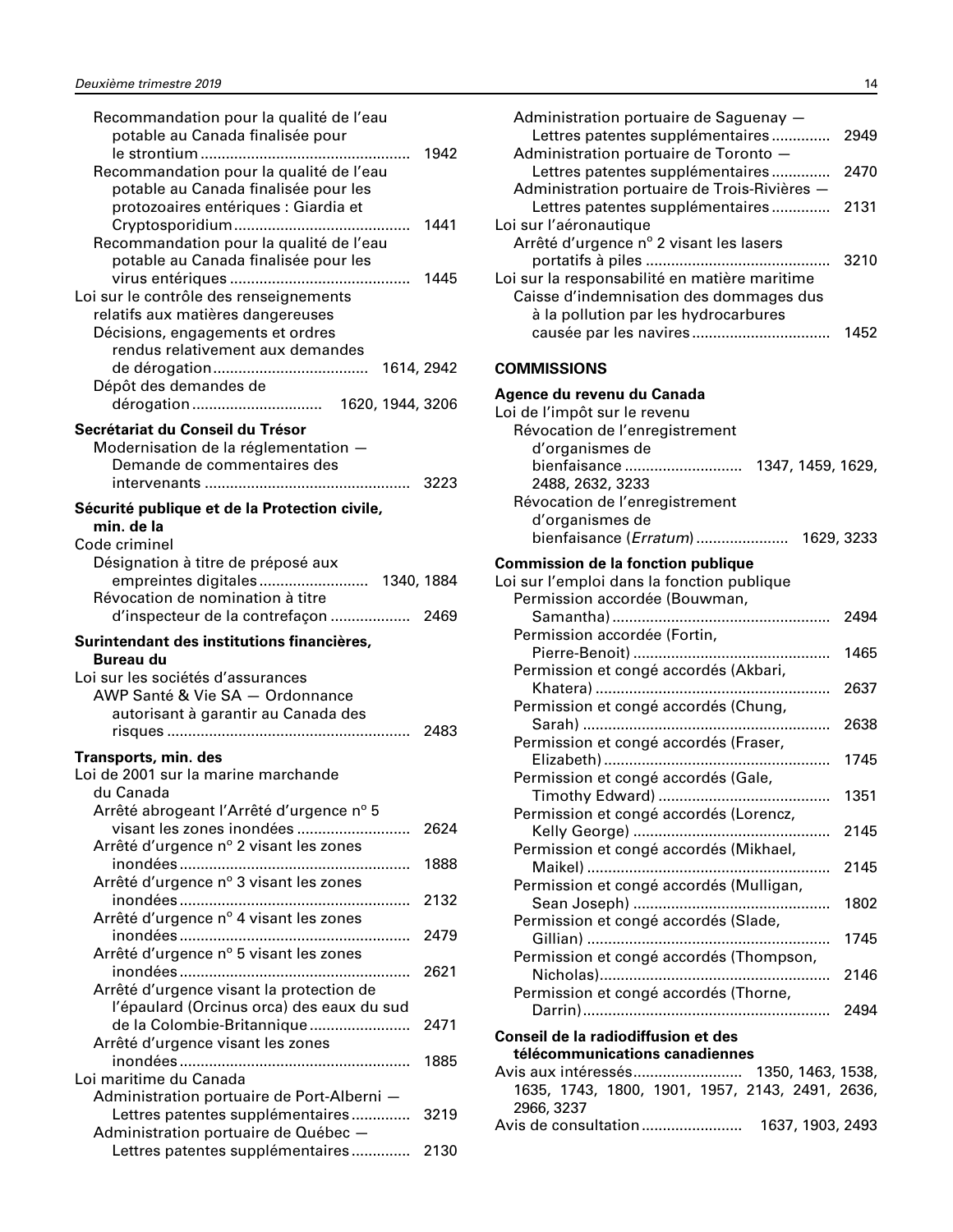<span id="page-16-0"></span>

| Avis de consultation - Avis d'audience               |      |
|------------------------------------------------------|------|
|                                                      | 1465 |
|                                                      |      |
| 1744, 1802, 1903, 1958, 2144, 2492, 2637, 2967, 3238 |      |
| Décisions administratives 1464, 1539, 1636,          |      |
| 1801, 1902, 1958, 2144, 2492, 2637                   |      |
| Demandes de la partie 1  1351, 1538, 1636,           |      |
| 1744, 1801, 1902, 1957, 2143, 2492, 2966, 3237       |      |
|                                                      |      |
| 2967                                                 |      |
|                                                      |      |
| Office Canada - Terre-Neuve-et-Labrador des          |      |
| hydrocarbures extracôtiers                           |      |
| Loi de mise en œuvre de l'Accord atlantique          |      |
| Canada - Terre-Neuve-et-Labrador                     |      |
| Appel d'offres nº NL19-CFB01                         |      |
| (sud-est de Terre-Neuve)                             | 1728 |
| Appel d'offres nº NL19-CFB02                         |      |
|                                                      | 1736 |
| Office national de l'énergie                         |      |
| Demandes visant l'exportation d'électricité          |      |
| aux États-Unis                                       |      |
| NextEra Energy Marketing, LLC                        | 1539 |
|                                                      | 1540 |
|                                                      |      |
| Tribunal canadien du commerce extérieur              |      |
| Appels                                               |      |
|                                                      | 1348 |
|                                                      | 1461 |
|                                                      | 1634 |
|                                                      | 1741 |
|                                                      | 1798 |
|                                                      | 1899 |
|                                                      | 2488 |
|                                                      | 2634 |
|                                                      | 2964 |
|                                                      | 3235 |
| Conclusions                                          |      |
|                                                      | 1743 |
| Décisions                                            |      |
| Communication, détection et fibres                   |      |
|                                                      | 1798 |
| Location à bail ou location d'installations          | 1462 |
| Navires et bateaux - réparation, radoub              |      |
| et transformation (mise en cale sèche                |      |
|                                                      | 2635 |
| Services de soutien professionnel et                 |      |
| administratif et services de soutien                 |      |
|                                                      | 1799 |
|                                                      | 1955 |
| Enquêtes                                             |      |
| Communication, détection et fibres                   |      |
|                                                      | 2635 |
| Composants d'équipement électrique et                |      |
|                                                      | 2636 |
|                                                      | 2965 |
| Matériel de manutention des matériaux                | 1800 |

| Services de soutien professionnel et        |      |
|---------------------------------------------|------|
| administratif et services de soutien à      | 2490 |
| Services environnementaux                   | 2964 |
| Services informatiques et télématiques      | 1956 |
| Ordonnance                                  |      |
| Tubes soudés en acier au carbone            | 1350 |
| Ouverture d'enquête d'exclusion de produits |      |
|                                             | 1953 |
| Rapport                                     |      |
|                                             | 1463 |
| Réexamen relatif à l'expiration des         |      |
| conclusions                                 |      |
| Tôles d'acier au carbone laminées à chaud   | 1899 |
|                                             |      |

#### **DÉCRETS**

#### **Environnement, min. de l'** Loi canadienne sur la protection de l'environnement (1999) Décret approuvant l'Arrêté d'urgence modifiant l'application du Règlement sur les émissions de gaz à effet de serre des véhicules lourds et de leurs moteurs (normes pour les remorques)..................... 2640

#### **Transports, min. des**

| Loi sur l'aéronautique                    |  |
|-------------------------------------------|--|
| Décret approuvant l'Arrêté d'urgence n° 2 |  |
|                                           |  |

#### **PARLEMENT**

#### **Chambre des communes**

Demandes introductives de projets de loi privés (Première session, 42e législature).......... 1345, 1458, 1537, 1628, 1727, 1797, 1897, 1952, 2142, 2487, 2630, 2963, 3232

#### **Directeur général des élections, Bureau du**

| Loi électorale du Canada                             |      |
|------------------------------------------------------|------|
|                                                      | 1797 |
| Établissement du nombre d'électeurs                  |      |
| (Publié dans l'édition spéciale                      |      |
| vol. 153, nº 5, le jeudi 4 avril 2019)               |      |
| (Publié dans l'édition spéciale                      |      |
| vol. 153, nº 6, le lundi 29 avril 2019)              |      |
| Radiation d'associations de                          |      |
| circonscription enregistrées  1898, 2631,            |      |
| 3232                                                 |      |
| Rapport de député élu à l'élection partielle         |      |
|                                                      | 2142 |
| Loi électorale du Canada et autres lois              |      |
| Entrée en vigueur                                    |      |
| (Publié dans l'édition spéciale                      |      |
| vol. 153, nº 4, le lundi 1 <sup>er</sup> avril 2019) |      |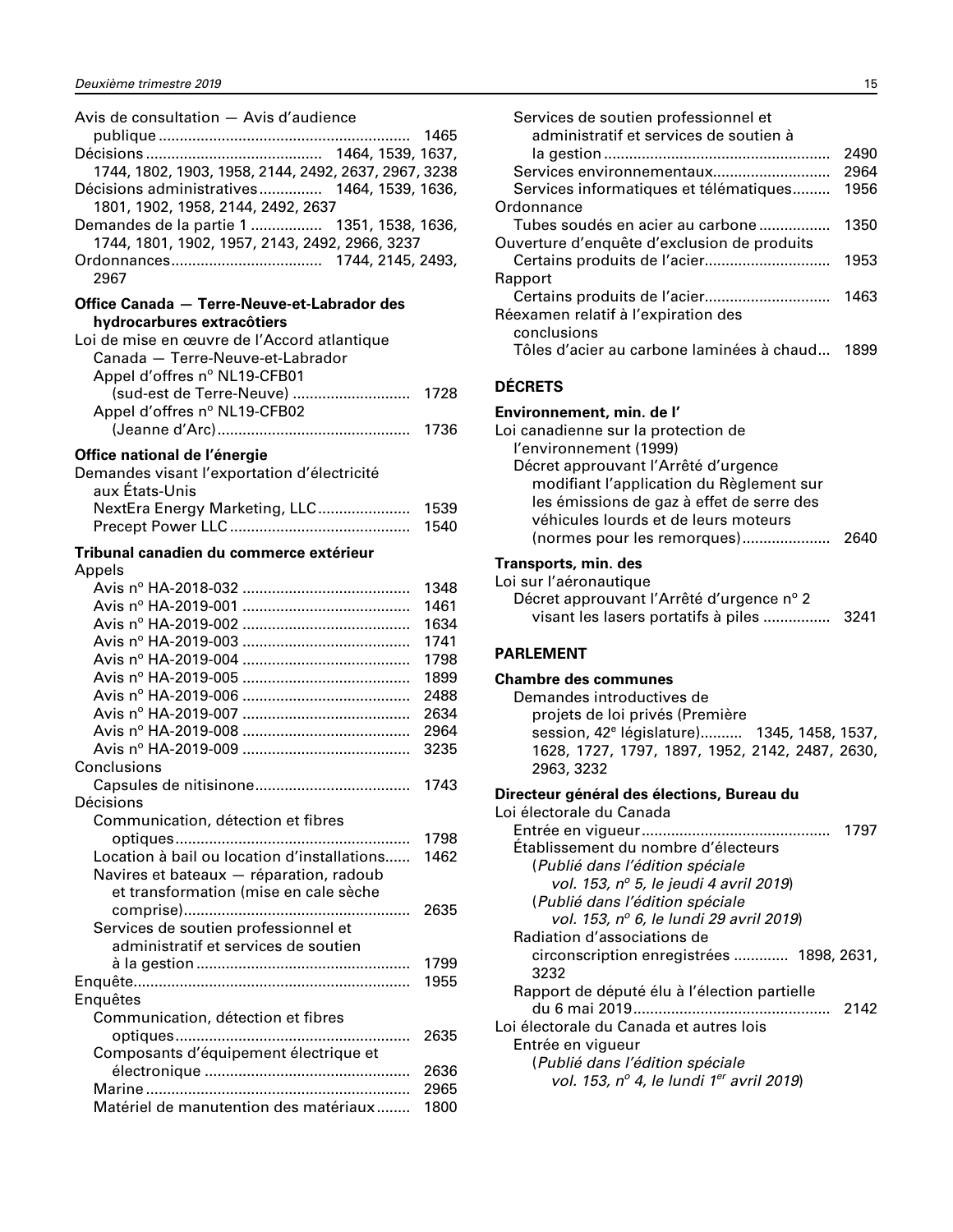#### <span id="page-17-0"></span>**Sénat**

| <b>Sanction royale</b>                       |  |
|----------------------------------------------|--|
| Projets de loi sanctionnés 1345, 1628, 1897, |  |
| 2630                                         |  |

#### **RÈGLEMENTS PROJETÉS**

| Affaires indiennes et du Nord canadien,<br>min. des                                                                                                                                                                                                                                          |              |
|----------------------------------------------------------------------------------------------------------------------------------------------------------------------------------------------------------------------------------------------------------------------------------------------|--------------|
| Loi sur les terres territoriales et Loi sur la<br>gestion des finances publiques<br>Règlement modifiant le Règlement sur<br>l'exploitation minière au Nunavut                                                                                                                                | 1984         |
| Agence canadienne d'inspection des aliments<br>Loi sur la salubrité des aliments au Canada<br>Règlement modifiant le Règlement sur la                                                                                                                                                        |              |
| salubrité des aliments au Canada<br>Loi sur les aliments et drogues<br>Règlement modifiant le Règlement sur les                                                                                                                                                                              | 3038<br>2970 |
| Agence du revenu du Canada<br>Loi sur les restrictions applicables aux<br>promoteurs du crédit d'impôt pour<br>personnes handicapées<br>Règlement sur les restrictions applicables<br>aux promoteurs du crédit d'impôt pour                                                                  |              |
| Commission canadienne de sûreté nucléaire<br>Loi sur la sûreté et la réglementation<br>nucléaires                                                                                                                                                                                            |              |
| Règlement modifiant certains règlements<br>pris en vertu de la Loi sur la sûreté et la<br>réglementation nucléaires                                                                                                                                                                          | 2658         |
| Emploi et du Développement social, min. de l'<br>Code canadien du travail<br>Règlement sur les normes relatives aux<br>activités d'apprentissage en milieu                                                                                                                                   | 2498         |
| Emploi et du Développement social, min. de l',<br>min. des Transports, min. des Affaires<br>indiennes et du Nord canadien et min. des<br><b>Ressources naturelles</b><br>Code canadien du travail<br>Règlement sur la prévention du harcèlement<br>et de la violence dans le lieu de travail | 1641         |
| Environnement, min. de l'<br>Loi canadienne sur la protection de<br>l'environnement (1999)                                                                                                                                                                                                   |              |
| Décret déclarant que le Règlement sur la<br>réduction des rejets de méthane et de<br>certains composés organiques volatils<br>(secteur du pétrole et du gaz en amont)<br>ne s'applique pas dans la province de la<br>Colombie-Britannique                                                    | 2701         |

| Règlement correctif visant le<br>Règlement sur les systèmes de<br>stockage de produits pétroliers et<br>Loi de 1994 sur la convention concernant<br>les oiseaux migrateurs, Loi sur les parcs<br>nationaux du Canada, Loi canadienne sur<br>l'évaluation environnementale (2012), et | 1977         |
|--------------------------------------------------------------------------------------------------------------------------------------------------------------------------------------------------------------------------------------------------------------------------------------|--------------|
| Loi sur les pénalités administratives en<br>matière d'environnement<br>Règlement sur les oiseaux migrateurs 2271<br>Loi sur les espèces sauvages du Canada et<br>Loi sur les pénalités administratives en<br>matière d'environnement<br>Règlement modifiant le Règlement sur les     |              |
| réserves d'espèces sauvages et d'autres<br>règlements (ministère de                                                                                                                                                                                                                  | 2170         |
| Environnement min. de l', et min. de la Santé                                                                                                                                                                                                                                        |              |
| Loi canadienne sur la protection de                                                                                                                                                                                                                                                  |              |
| l'environnement (1999)<br>Décret d'inscription de substances toxiques<br>à l'annexe 1 de la Loi canadienne sur la<br>protection de l'environnement (1999)<br>Règlement modifiant certains règlements<br>pris en vertu du paragraphe 93(1) de la                                      | 3250         |
| Loi canadienne sur la protection de<br>l'environnement (1999)<br>Règlement modifiant le Règlement                                                                                                                                                                                    | 2532         |
| multisectoriel sur les polluants<br>atmosphériques (Partie 1 - biomasse)<br>Règlement modifiant le Règlement sur les<br>substances appauvrissant la couche<br>d'ozone et les halocarbures de                                                                                         | 2522<br>2711 |
|                                                                                                                                                                                                                                                                                      |              |
| Environnement, min. de l', et min. des<br>Affaires indiennes et du Nord canadien<br>Loi sur la gestion des ressources de la vallée<br>du Mackenzie<br>Règlement modifiant le Règlement sur<br>l'exigence d'un examen préalable  2408                                                 |              |
| Environnement, min. de l', et min. des                                                                                                                                                                                                                                               |              |
| <b>Ressources naturelles</b><br>Loi de mise en œuvre de l'Accord atlantique                                                                                                                                                                                                          |              |
| Canada - Terre-Neuve-et-Labrador<br>Décret modifiant l'annexe 2 de la Loi de<br>mise en œuvre de l'Accord atlantique<br>Canada - Terre-Neuve-et-Labrador<br>Loi de mise en œuvre de l'Accord Canada —<br>Nouvelle-Écosse sur les hydrocarbures                                       | 2402         |
| extracôtiers                                                                                                                                                                                                                                                                         |              |
| Décret modifiant l'annexe VI de la Loi de<br>mise en œuvre de l'Accord Canada -<br>Nouvelle-Écosse sur les hydrocarbures                                                                                                                                                             |              |
|                                                                                                                                                                                                                                                                                      | 2404         |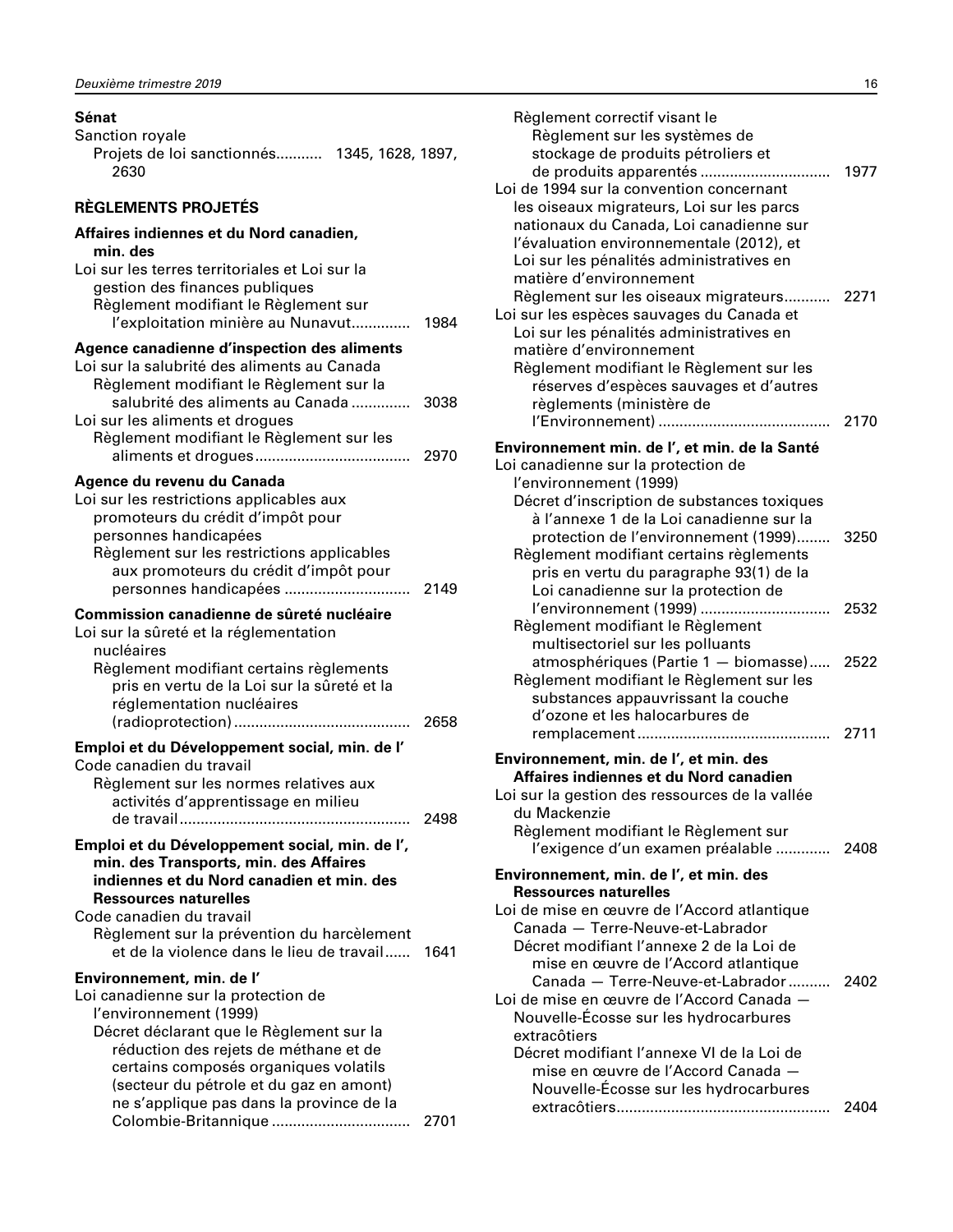| Environnement, min. de l', min. des Affaires<br>indiennes et du Nord canadien,<br>et min. des Ressources naturelles<br>Loi sur les opérations pétrolières au Canada<br>Décret modifiant l'annexe 2 de la Loi sur les                         |      |
|----------------------------------------------------------------------------------------------------------------------------------------------------------------------------------------------------------------------------------------------|------|
| opérations pétrolières au Canada  2406                                                                                                                                                                                                       |      |
| Industrie, min. de l'<br>Loi sur la radiocommunication<br>Arrêté d'exemption de l'application de la Loi<br>sur la radiocommunication (brouilleurs -<br>Gendarmerie royale du Canada)  2410                                                   |      |
| Industrie, min. de l', et min. du Patrimoine<br>canadien                                                                                                                                                                                     |      |
| Loi sur le droit d'auteur<br>Règlement prévoyant les délais concernant<br>les affaires dont la Commission du droit                                                                                                                           | 1692 |
| Justice, min. de la<br>Code criminel<br>Arrêté modifiant l'Arrêté sur le<br>matériel de détection des                                                                                                                                        |      |
| Pêches et des Océans, min. des                                                                                                                                                                                                               |      |
| Loi sur la protection des pêches côtières<br>Règlement modifiant le Règlement sur la<br>protection des pêches côtières<br>Loi sur les océans                                                                                                 | 1545 |
| Arrêté sur la zone de protection marine                                                                                                                                                                                                      | 3060 |
| Ressources naturelles, min. des<br>Loi sur les explosifs<br>Règlement modifiant le Règlement de 2013<br>sur les explosifs (composants d'explosif                                                                                             | 1907 |
| Santé, min. de la<br>Loi réglementant certaines drogues et autres<br>substances<br>Décret modifiant l'annexe I de la                                                                                                                         |      |
| Loi réglementant certaines drogues et<br>autres substances (tramadol)<br>Règlement modifiant le Règlement sur les                                                                                                                            | 1597 |
| stupéfiants (tramadol)<br>Loi sur le tabac et les produits de vapotage<br>et Loi canadienne sur la sécurité des<br>produits de consommation                                                                                                  | 1568 |
| Règlement sur l'étiquetage et l'emballage<br>des produits de vapotage<br>Loi sur les aliments et drogues<br>Règlement modifiant certains règlements<br>pris en vertu de la Loi sur les aliments et<br>drogues (surveillance après la mise en | 3089 |
| marché des instruments médicaux)                                                                                                                                                                                                             | 2731 |

| Règlement modifiant certains règlements<br>pris en vertu de la Loi sur les aliments et<br>drogues (vente d'une drogue nouvelle<br>pour des soins d'urgence)<br>.<br>Loi sur les aliments et drogues et Loi sur<br>les brevets<br>Règlement modifiant certains règlements<br>concernant la vente de drogues (besoins<br>urgents en matière de santé publique<br>ou touchant les Forces armées | 1806<br>1839 |
|----------------------------------------------------------------------------------------------------------------------------------------------------------------------------------------------------------------------------------------------------------------------------------------------------------------------------------------------------------------------------------------------|--------------|
| Santé, min. de la, et min. de l'Environnement<br>Loi canadienne sur la protection de<br>l'environnement (1999)<br>Règlement sur les émissions de<br>formaldéhyde provenant des produits<br>de bois composite                                                                                                                                                                                 | 3263         |
| Sécurité publique et de la Protection civile,<br>min. de la<br>Loi sur l'immigration et la protection<br>des réfugiés<br>Règlement modifiant le Règlement sur<br>l'immigration et la protection des                                                                                                                                                                                          |              |
| réfugiés<br>Loi sur la Gendarmerie royale du Canada<br>Règlement prévoyant les lésions<br>corporelles                                                                                                                                                                                                                                                                                        | 3308<br>1468 |
| Société canadienne des postes<br>Loi sur la Société canadienne des postes<br>Règlement modifiant le Règlement sur les                                                                                                                                                                                                                                                                        |              |
| droits postaux de services spéciaux<br>Règlement modifiant le Règlement sur les<br>envois de la poste aux lettres du régime                                                                                                                                                                                                                                                                  | 2656         |
| postal international<br>Règlement modifiant le Règlement sur les                                                                                                                                                                                                                                                                                                                             | 2654<br>2646 |
| Société d'assurance-dépôts du Canada<br>Loi sur la Société d'assurance-dépôts<br>du Canada                                                                                                                                                                                                                                                                                                   |              |
| Règlement administratif de la Société<br>d'assurance-dépôts du Canada<br>concernant les renseignements sur les<br>comptes en copropriété et en fiducie<br>Règlement administratif modifiant le<br>Règlement administratif de la Société<br>d'assurance-dépôts du Canada<br>concernant les renseignements sur les                                                                             | 1962         |
| comptes en copropriété et en fiducie                                                                                                                                                                                                                                                                                                                                                         | 3243         |